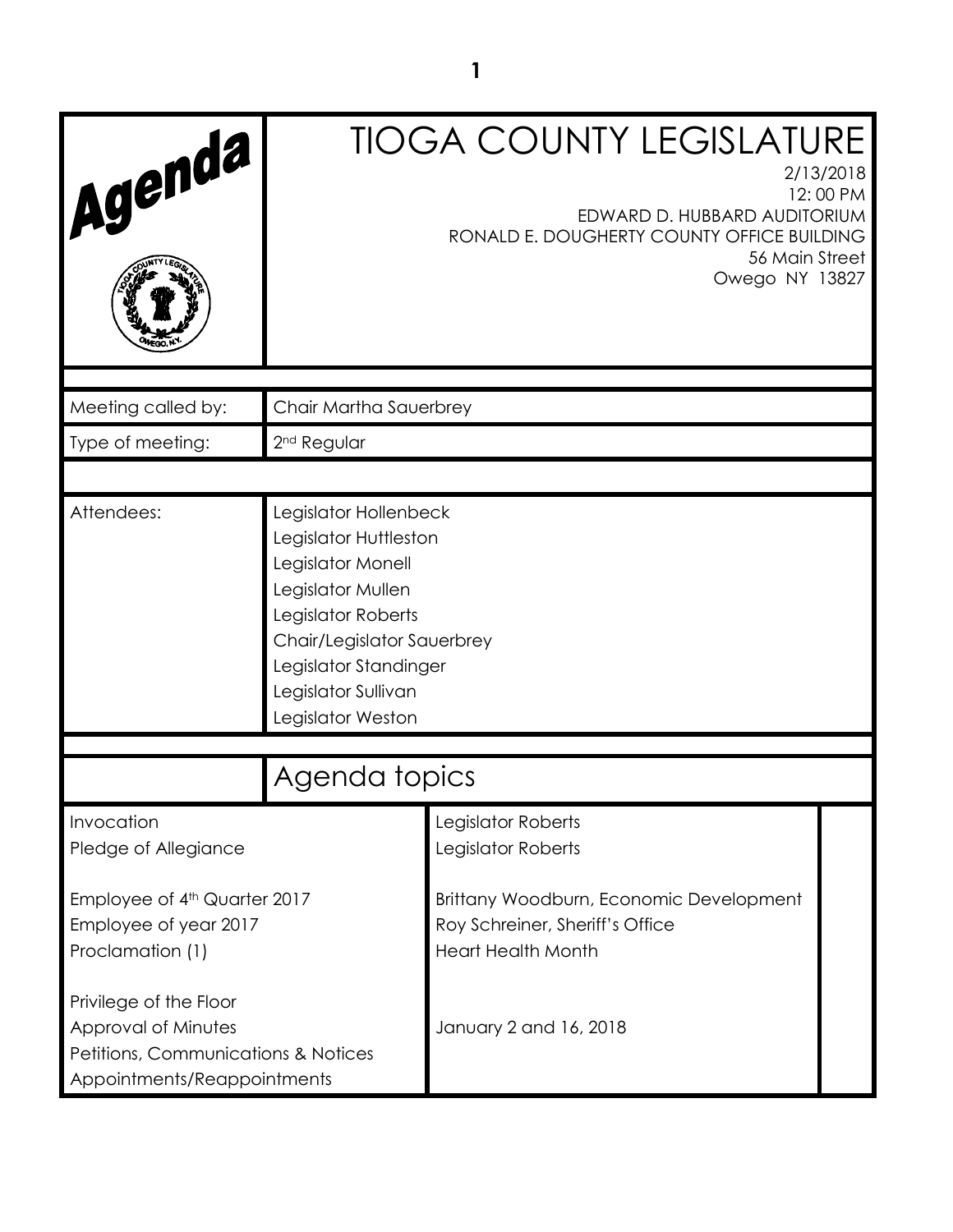| <b>Reports Standing/Special Committees</b> |                                                                                                                                                                                                                          |  |
|--------------------------------------------|--------------------------------------------------------------------------------------------------------------------------------------------------------------------------------------------------------------------------|--|
| <b>RESOLUTIONS:</b>                        | 1. Reappoint Member to the Tioga County Board of Health<br>Public Health                                                                                                                                                 |  |
|                                            | 2. Appoint Member to the Tioga County Agricultural and<br><b>Farmland Protection Board</b>                                                                                                                               |  |
|                                            | 3. Reappoint Member Board of Ethics                                                                                                                                                                                      |  |
|                                            | 4. Reappoint Member Board of Ethics                                                                                                                                                                                      |  |
|                                            | 5. Resolution Appointing New Member to Community Services<br><b>Board</b>                                                                                                                                                |  |
|                                            | 6. Set Public Hearing for 2018 Annual Agricultural District<br>Inclusions                                                                                                                                                |  |
|                                            | 7. Appropriation of Funds and Amend 2018 Budget Public<br>Health                                                                                                                                                         |  |
|                                            | 8. Appropriation of Funds and Amend 2018 Budget Public<br>Health                                                                                                                                                         |  |
|                                            | 9. Accept Community Development Block Grant<br>and<br>Appropriation of Funds and Amend 2018 Budget Public<br>Health                                                                                                      |  |
|                                            | 10. Accept Appalachian Regional Commission Award and<br>Appropriation of Funds and Amend 2018 Budget Public<br>Health                                                                                                    |  |
|                                            | 11. Authorize Acceptance of a 2017 NYS Legislative Grant (LG17-<br>1393-D00), Appropriate Funds and Amend 2018 Budget                                                                                                    |  |
|                                            | 12. Reestablish Prior Year 2017 Preventive Maintenance Bridge<br>Program for 2018 Budget                                                                                                                                 |  |
|                                            | 13. Authorizing the implementation and funding in the first<br>instance 100% of the Federal Aid and State "Marchiselli"<br>program-aid eligible costs of a transportation Federal-Aid<br>Project and appropriating funds |  |
|                                            | 14. Apply for Indigent Legal Services Grant                                                                                                                                                                              |  |
|                                            | 15. Erroneous Assessment Town of Barton                                                                                                                                                                                  |  |
|                                            | 16. Erroneous Assessment Town of Tioga                                                                                                                                                                                   |  |
|                                            | 17. Erroneous Assessment Town of Owego                                                                                                                                                                                   |  |
|                                            | 18. Erroneous Assessment Town of Owego                                                                                                                                                                                   |  |
|                                            | 19. Erroneous Assessment Town of Owego                                                                                                                                                                                   |  |
|                                            | 20. Award Contract Hazard Mitigation Plan                                                                                                                                                                                |  |
|                                            | 21. Authorization to Renew the Agreement with Taylor Garbage<br>to accept household electronic waste from Tioga County<br>residents                                                                                      |  |
|                                            |                                                                                                                                                                                                                          |  |

22. Authorize Mental Hygiene to establish a Legal Agreement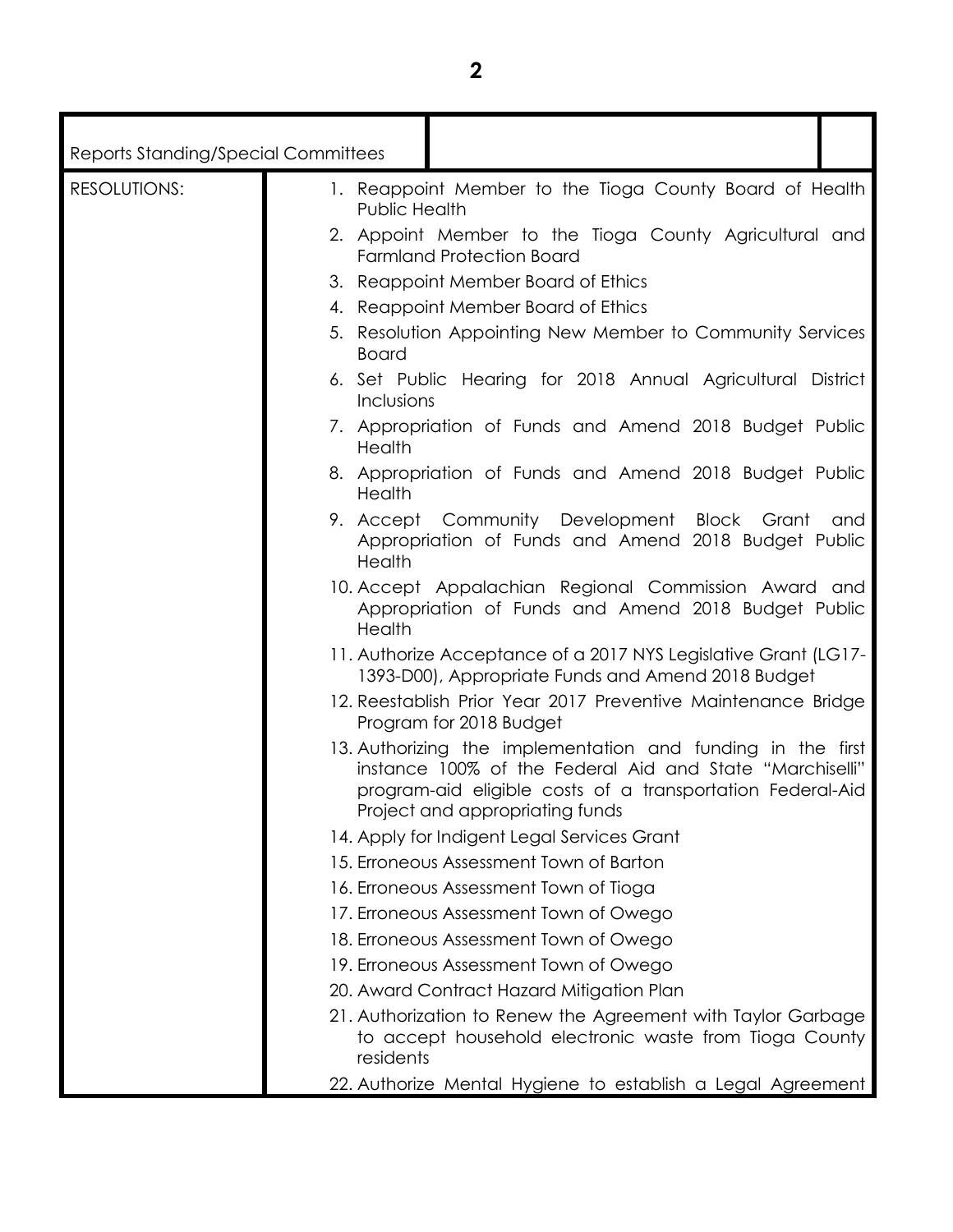| with New York State Department of Health                                                                                                                                                                                                                                                    |
|---------------------------------------------------------------------------------------------------------------------------------------------------------------------------------------------------------------------------------------------------------------------------------------------|
| 23. Calling on the Office of Alcoholism and Substance Abuse<br>Services and the Governor of the State of New York to<br>provide State Funding to support the treatment and<br>transition services to individuals with substance use disorders<br>(SUD) who are incarcerated in county jails |
| 24. Deferred Compensation Extension Agreement                                                                                                                                                                                                                                               |
| 25. Abolish Positions Public Health                                                                                                                                                                                                                                                         |
| 26. Salary Adjustment for new full-time Deputy Sheriff Sheriff's<br>Office                                                                                                                                                                                                                  |
| 27. Abolish and Create Classifications Department of Public<br>Works                                                                                                                                                                                                                        |
| 28. Standard Work Day and Reporting Resolution                                                                                                                                                                                                                                              |
| 29. Resolution to Declare Work Day Status for Elected and<br>Appointed Officials (Economic Development and Planning)                                                                                                                                                                        |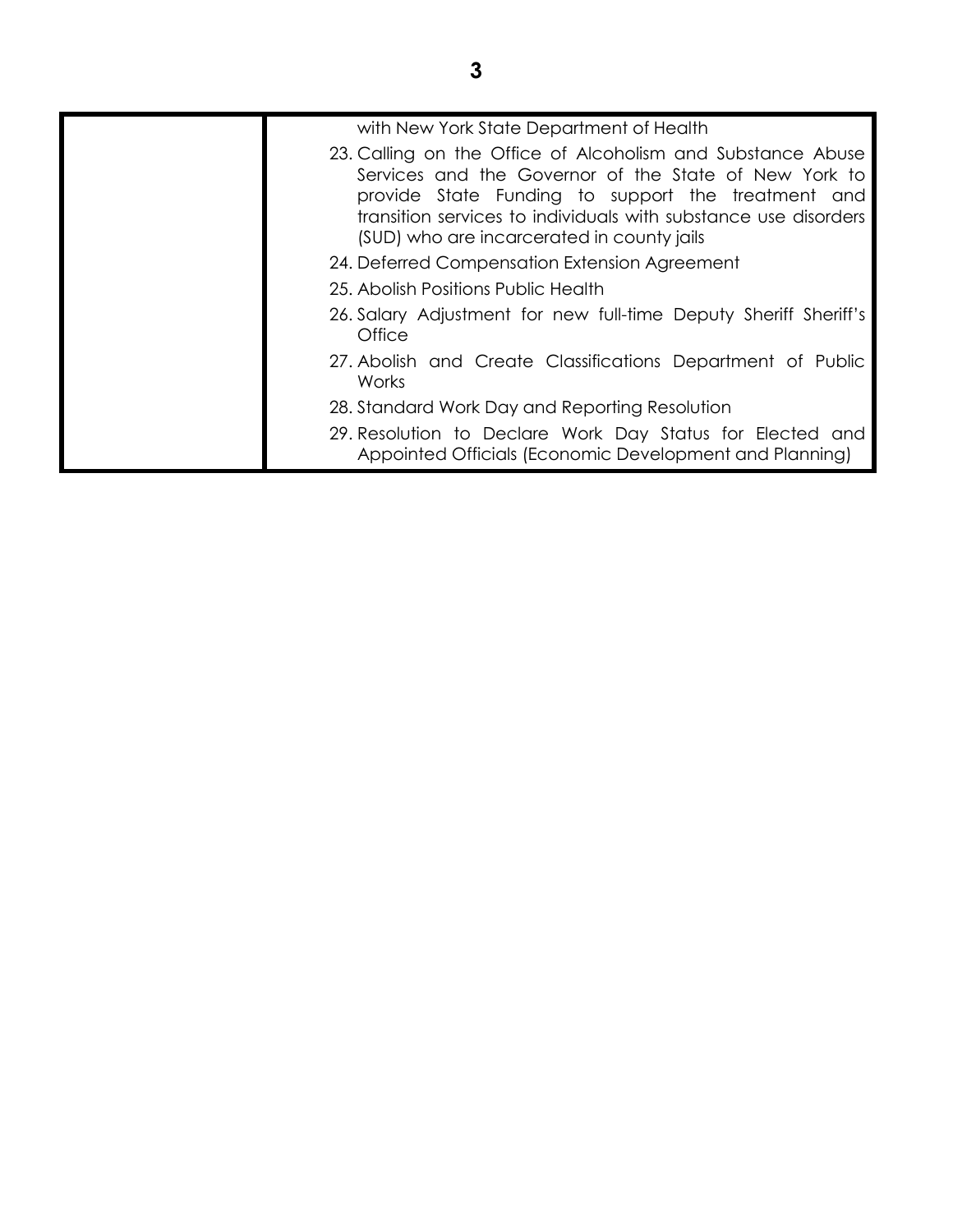#### **County of Tioga EXECUTIVE PROCLAMATION**

WHEREAS: Heart disease is the nation's number one and most expensive cause of death and is credited for 1 in 3 deaths in Tioga County; and

WHEREAS: Without intervention heart disease rates will increase and the American Heart Association estimates 40% of Americans will have cardiovascular disease by 2030; and

WHEREAS: Almost 50% of Americans have at least one risk factor for heart disease which includes high blood pressure, high cholesterol, smoking, diabetes, being overweight, poor diet, physical inactivity and excessive alcohol use; and

WHEREAS: Tioga County Public Health promotes preventing heart disease by eating smart, adding color in your diet with fruits and vegetables, move more and be well by managing stress; therefore be it

RESOLVED: That the TIOGA COUNTY LEGISLATURE does hereby proclaim the month of February 2018 as

# HEART HEALTH MONTH

and encourages all residents to consider lifestyle changes that can reduce the risk of heart disease.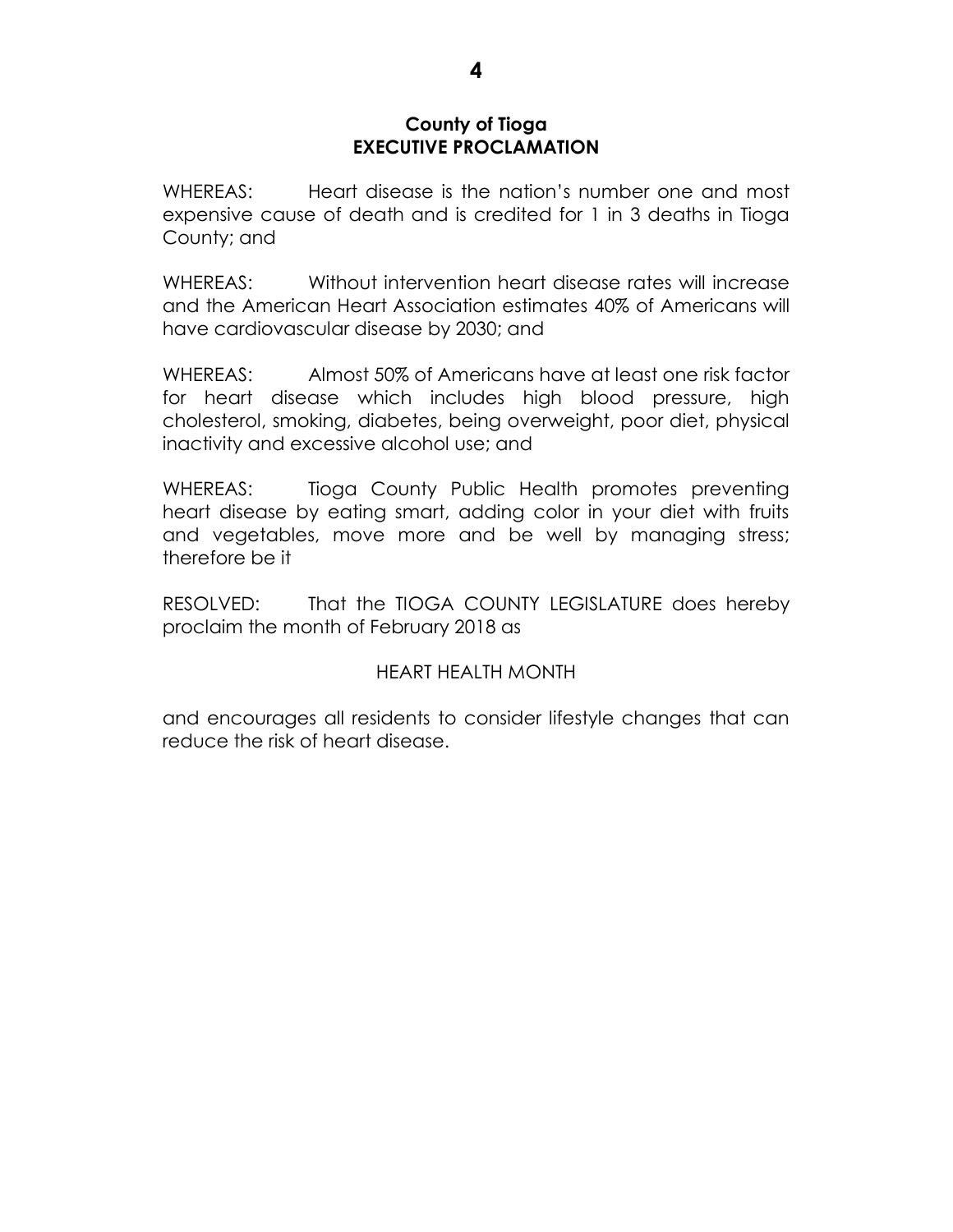# REFERRED TO: HEALTH & HUMAN SERVICES COMMITTEE

### RESOLUTION NO. -18 RE-APPOINT MEMBER TO THE TIOGA COUNTY BOARD OF HEALTH PUBLIC HEALTH

WHEREAS: Section 344 of the Public Health Law requires that members of the Board of Health shall serve six (6) year staggered terms; and

WHEREAS: The appointed term for William H. Standinger III on the Board of Health expired 12/31/17; and

WHEREAS: Legislative representatives on the Board of Health serve only the length of their elected term; and

WHEREAS: William Standinger has agreed to serve for another term; therefore be it

RESOLVED: That William Standinger be re-appointed to the Tioga County Board of Health for a term of 1/1/2018 – 12/31/21.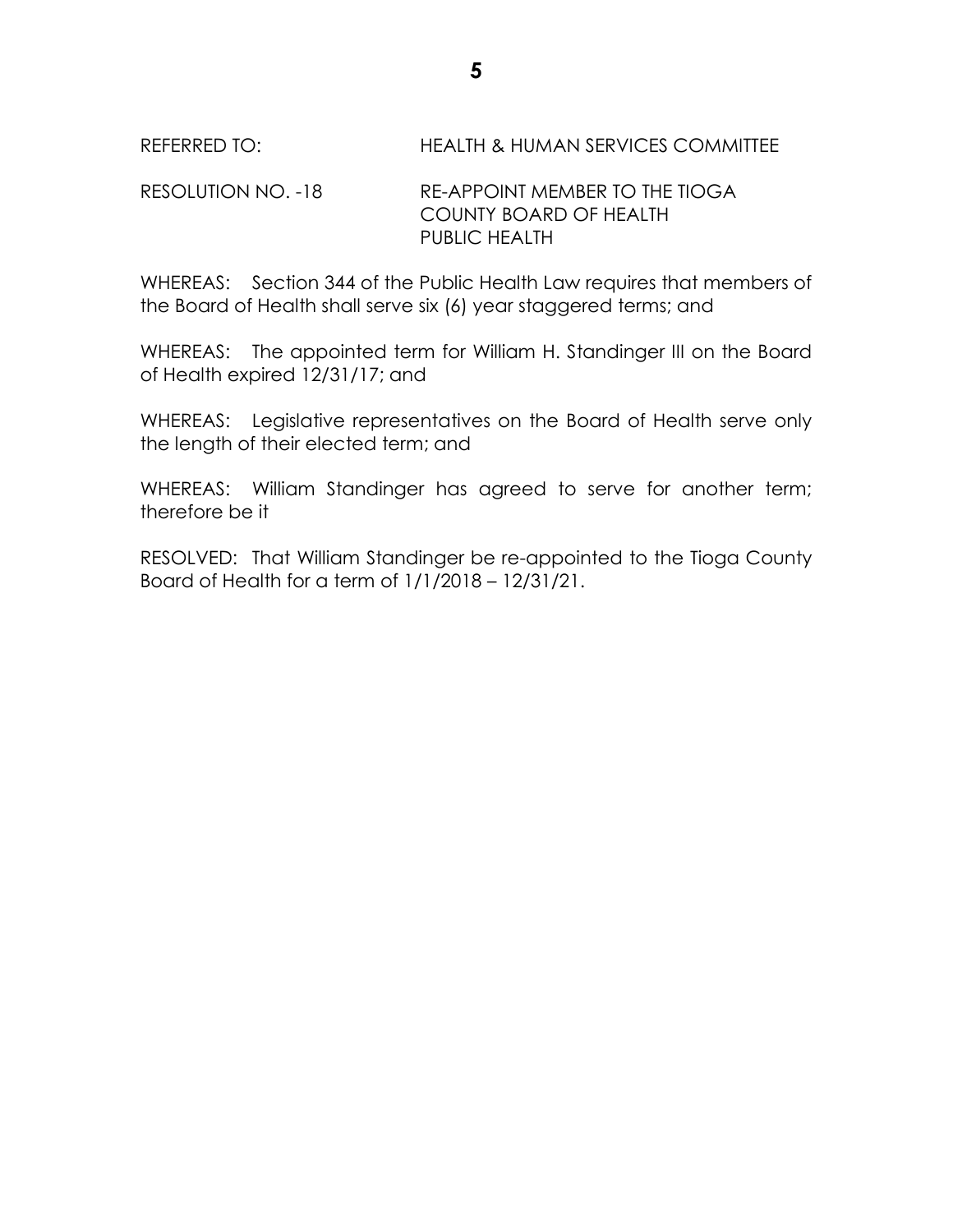RESOLUTION NO. -18 APPOINT MEMBER TO THE TIOGA COUNTY AGRICULTURAL AND FARMLAND PROTECTION BOARD

WHEREAS: The Agricultural & Farmland Protection Board member serving in the Agri-Business position, Gary Phelps, declined to serve again at the expiration of his term on 12/31/2017; and

WHEREAS: The Agricultural and Farmland Protection Board is desirous of filling this position and has found Howard Visscher of Visscher Auction and Realty willing to serve in this position; therefore be it:

RESOLVED: That the Tioga County Legislature hereby appoints Howard Visscher to the Agricultural and Farmland Protection Board in the Agri-Business position, replacing Gary Phelps, for a term of 2/13/2018 to 12/31/2021.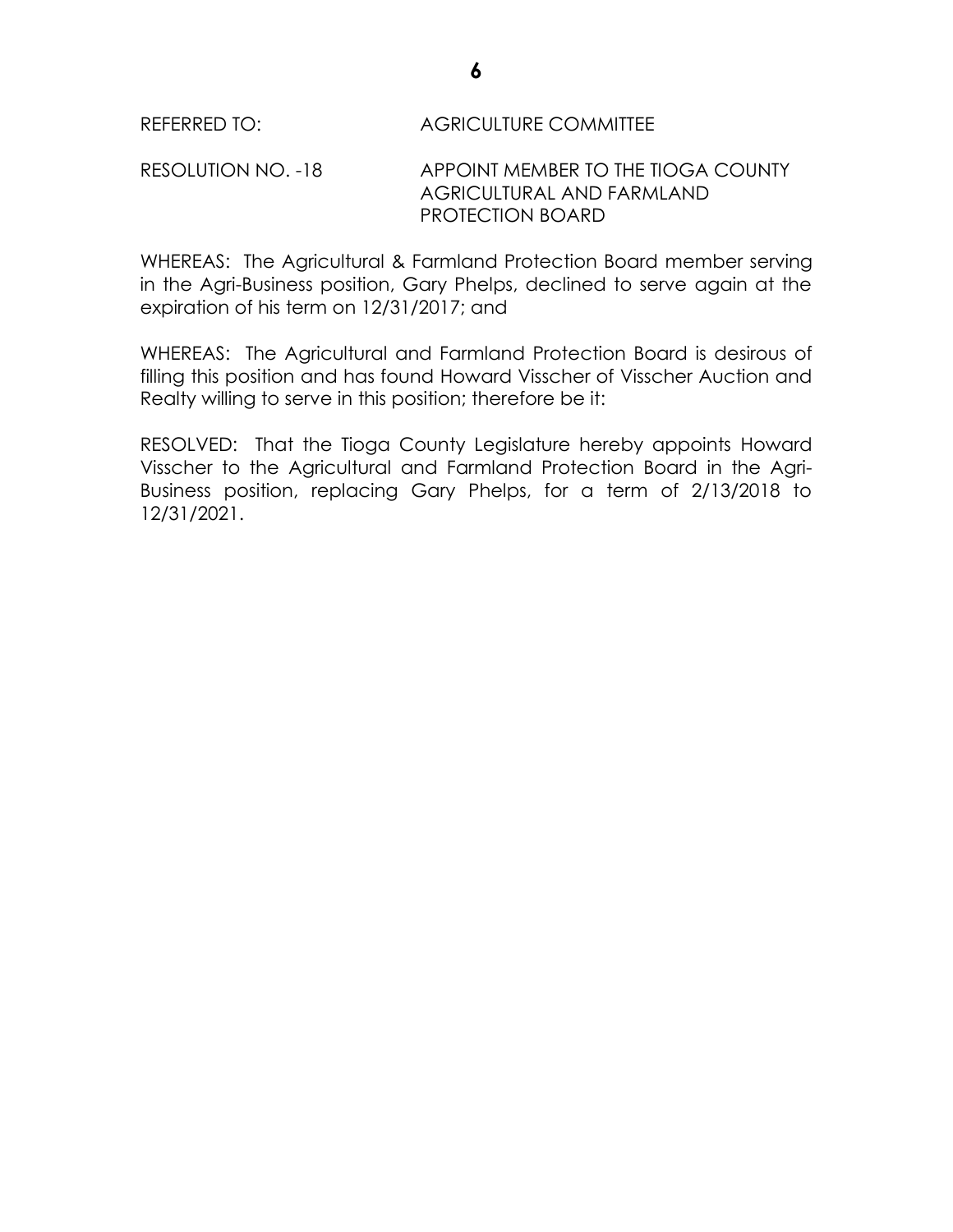RESOLUTION NO. -18 REAPPOINT MEMBER BOARD OF ETHICS

WHEREAS: Craig Jochum's term on the Board of Ethics expires March 31, 2018; and

WHEREAS: Mr. Jochum has agreed to serve a second term on the Board of Ethics; therefore be it

RESOLVED: That Craig Jochum is hereby reappointed to the Board of Ethics for a term commencing April 1, 2018 and ending March 31, 2021.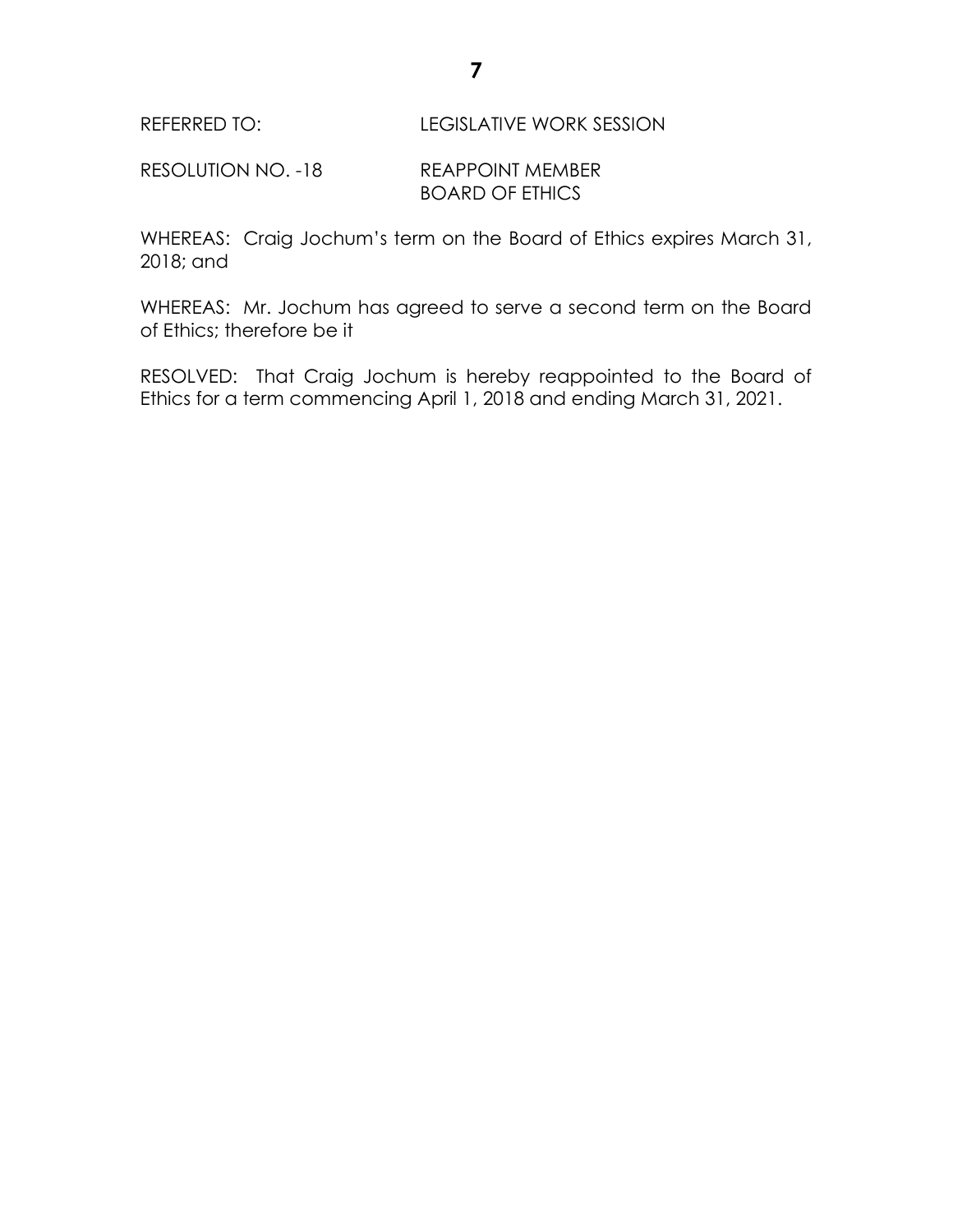RESOLUTION NO. -18 REAPPOINT MEMBER BOARD OF ETHICS

WHEREAS: Stuart Yetter's term on the Board of Ethics expires March 31, 2018; and

WHEREAS: Mr. Yetter has agreed to serve a second term on the Board of Ethics; therefore be it

RESOLVED: That Stuart Yetter is hereby reappointed to the Board of Ethics for a term commencing April 1, 2018 and ending March 31, 2021.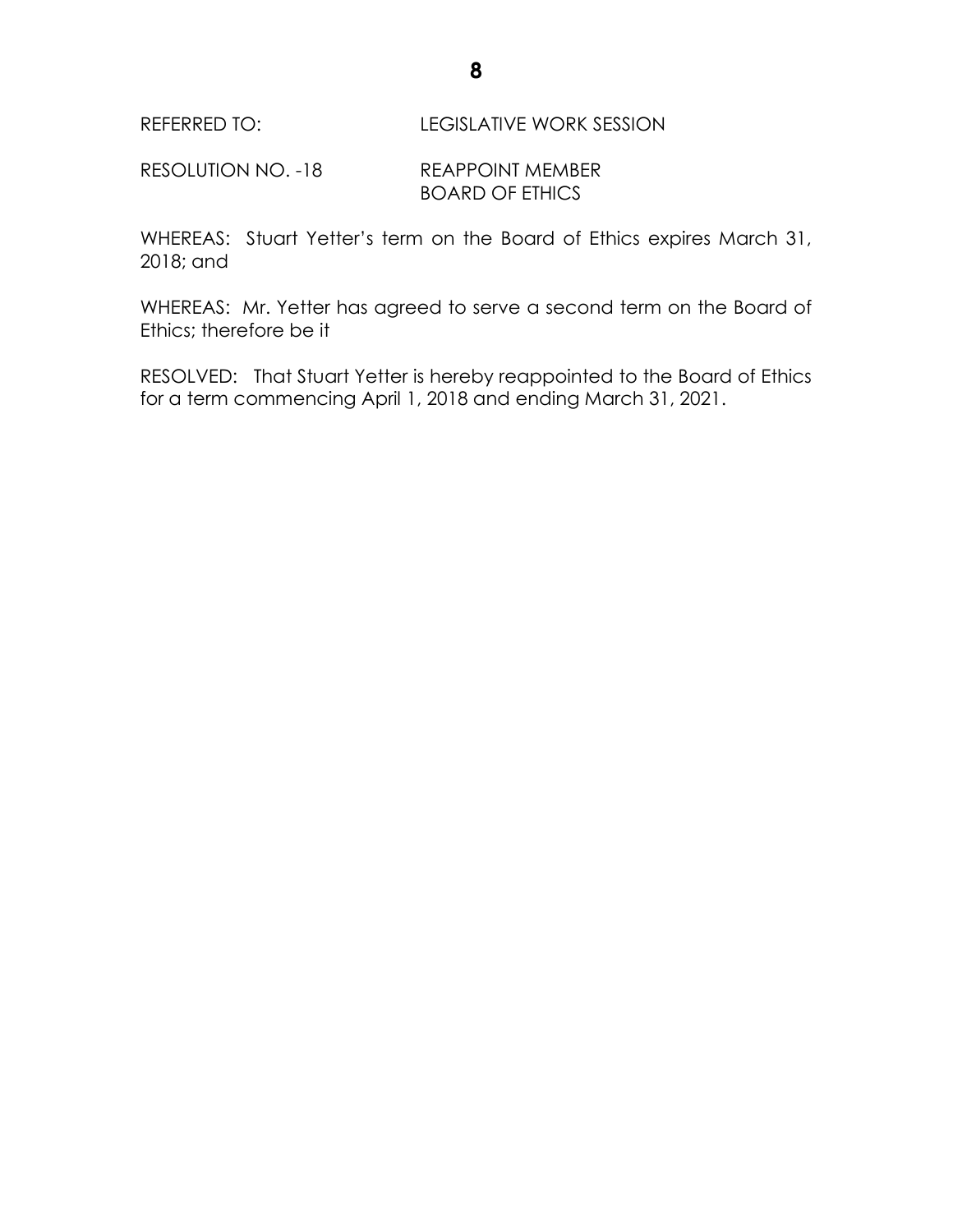# RESOLUTION NO. -18 RESOLUTION APPOINTING NEW MEMBER TO COMMUNITY SERVICES BOARD

WHEREAS: John Holton, Sr. has agreed to become a new member; and

WHEREAS: The Community Services Board has recommended John's appointment; and

WHEREAS: Section Article 41.11 (d) of the Mental Hygiene Law allows counties to determine the length of term of Community Services Board members; therefore be it

RESOLVED: That John Holton, Sr. be appointed a new member to the Community Services Board, for term starting April 1, 2018 and ending March 31, 2022.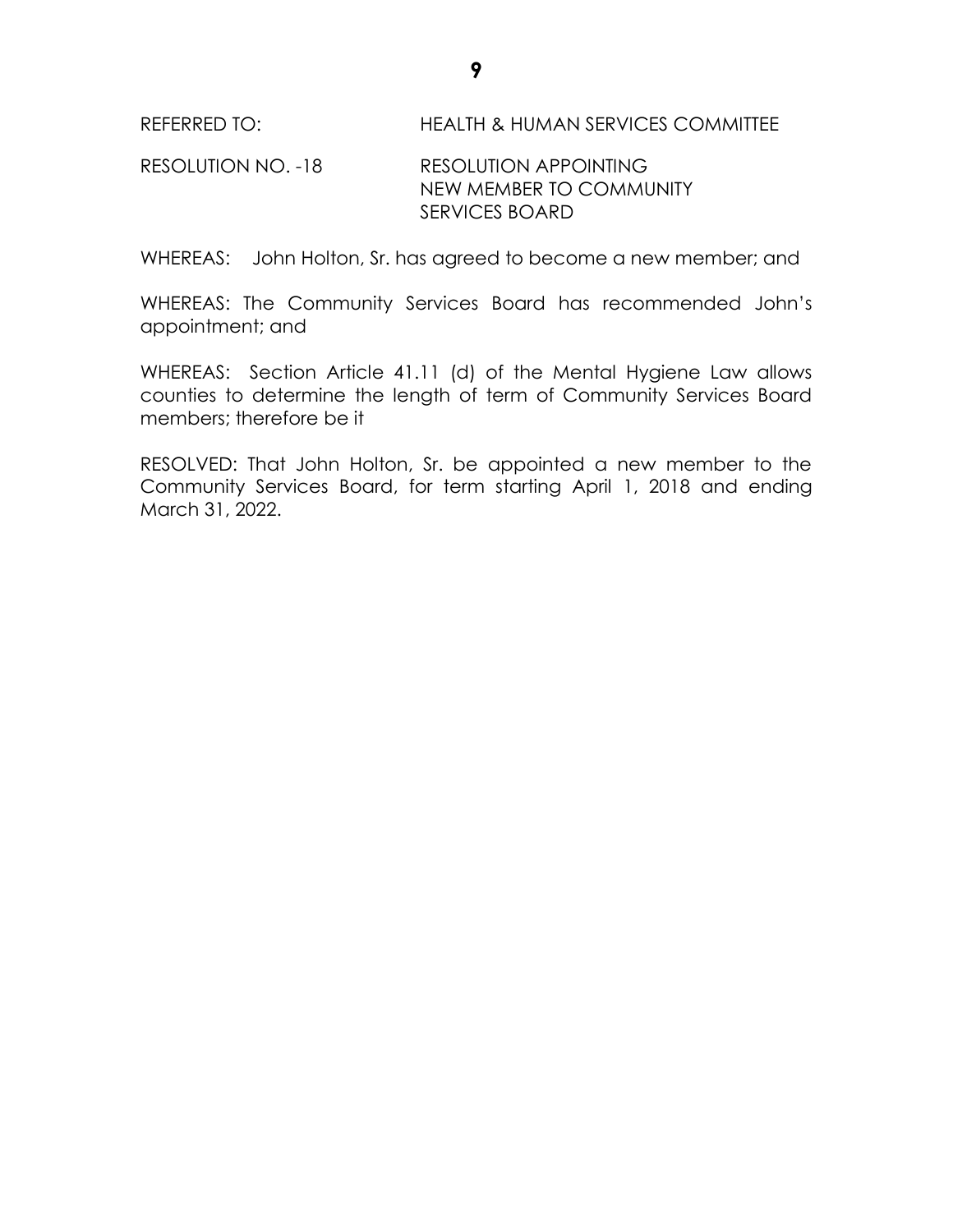REFERRED TO: ED&P COMMITTEE AG COMMITTEE

RESOLUTION NO. -18 SET PUBLIC HEARING FOR 2018 ANNUAL AGRICULTURAL DISTRICT **INCLUSIONS** 

WHEREAS: The Tioga County Legislature, as per resolution 296-03 designated January 2<sup>nd</sup> through January 31st as the official annual enrollment period for inclusion of viable agricultural properties in agricultural districts as required by §303-B of the NYS Agricultural and Markets Law 25-AA; and

WHEREAS: Tioga County Planning has received requests for inclusion of land in agricultural districts and said law requires that the Tioga County Legislature hold a public hearing before making a decision on inclusion of lands; therefore be it:

RESOLVED: That the Tioga County Legislature will hold a public hearing on requests of inclusion of viable agricultural land in agricultural districts received within the designated time period in 2018 on March 8<sup>th</sup>, 2018 at 1:00 PM in the Legislative Conference Room of the Ronald E. Dougherty County Office Building, 56 Main Street, Owego, NY.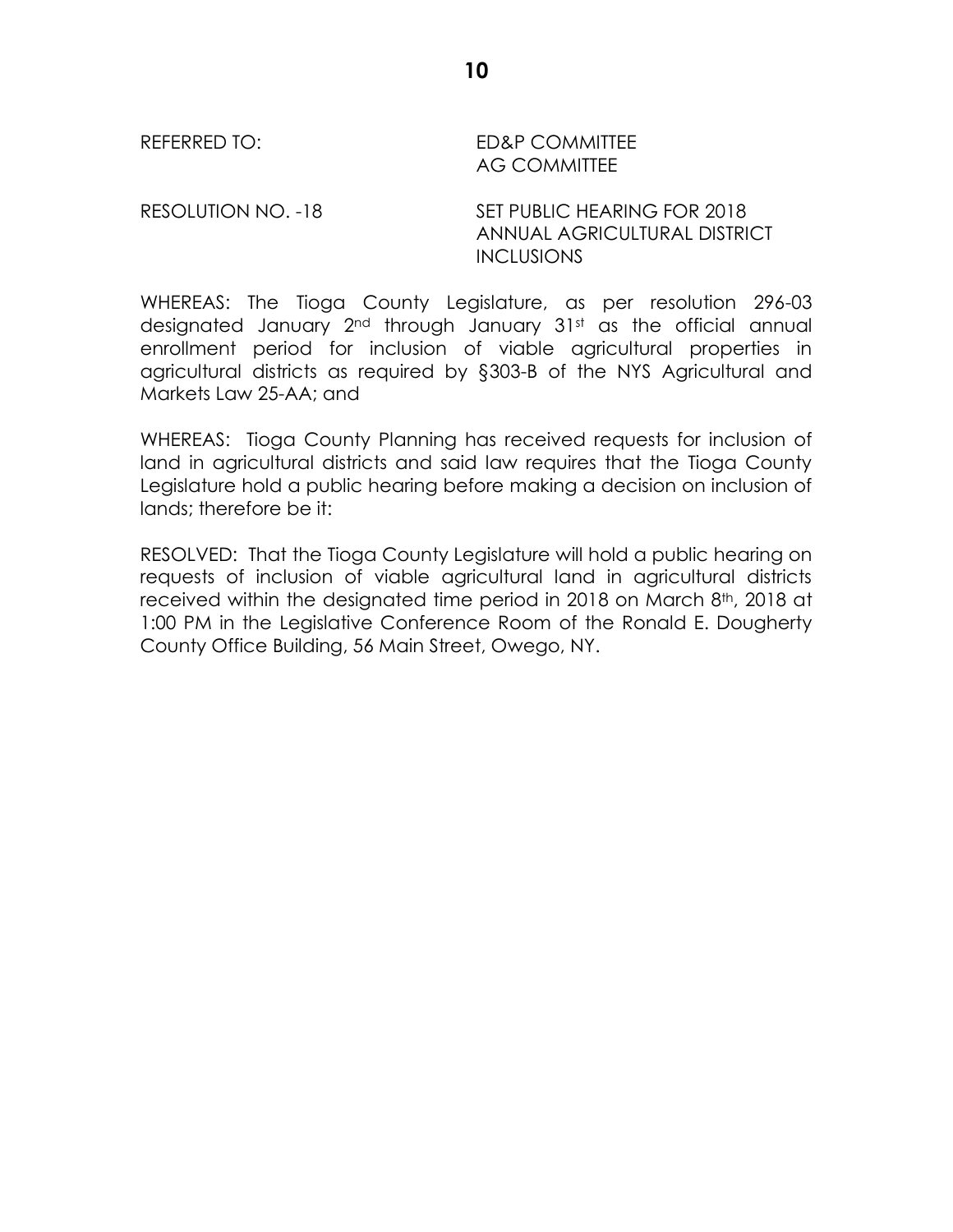| REFERRED TO: | <b>HEALTH &amp; HUMAN SERVICES COMMITTEE</b> |
|--------------|----------------------------------------------|
|              | <b>FINANCE COMMITTEE</b>                     |

RESOLUTION NO. -18 APPROPRIATION OF FUNDS AND AMEND 2018 BUDGET PUBLIC HEALTH

WHEREAS: New York State Child Passenger Safety Program funding has been awarded to the Tioga County Public Health Department; and

WHEREAS: The funding is specifically designated for the purchase of program deliverables; and

WHEREAS: Appropriation of Funds requires Legislative approval; therefore be it

RESOLVED: That the 2018 budget be amended and funding be appropriated as follows:

|     | From: A4053 434011 State Aid | \$5,000 |
|-----|------------------------------|---------|
| To: | A4053 540640 Supplies        | \$5,000 |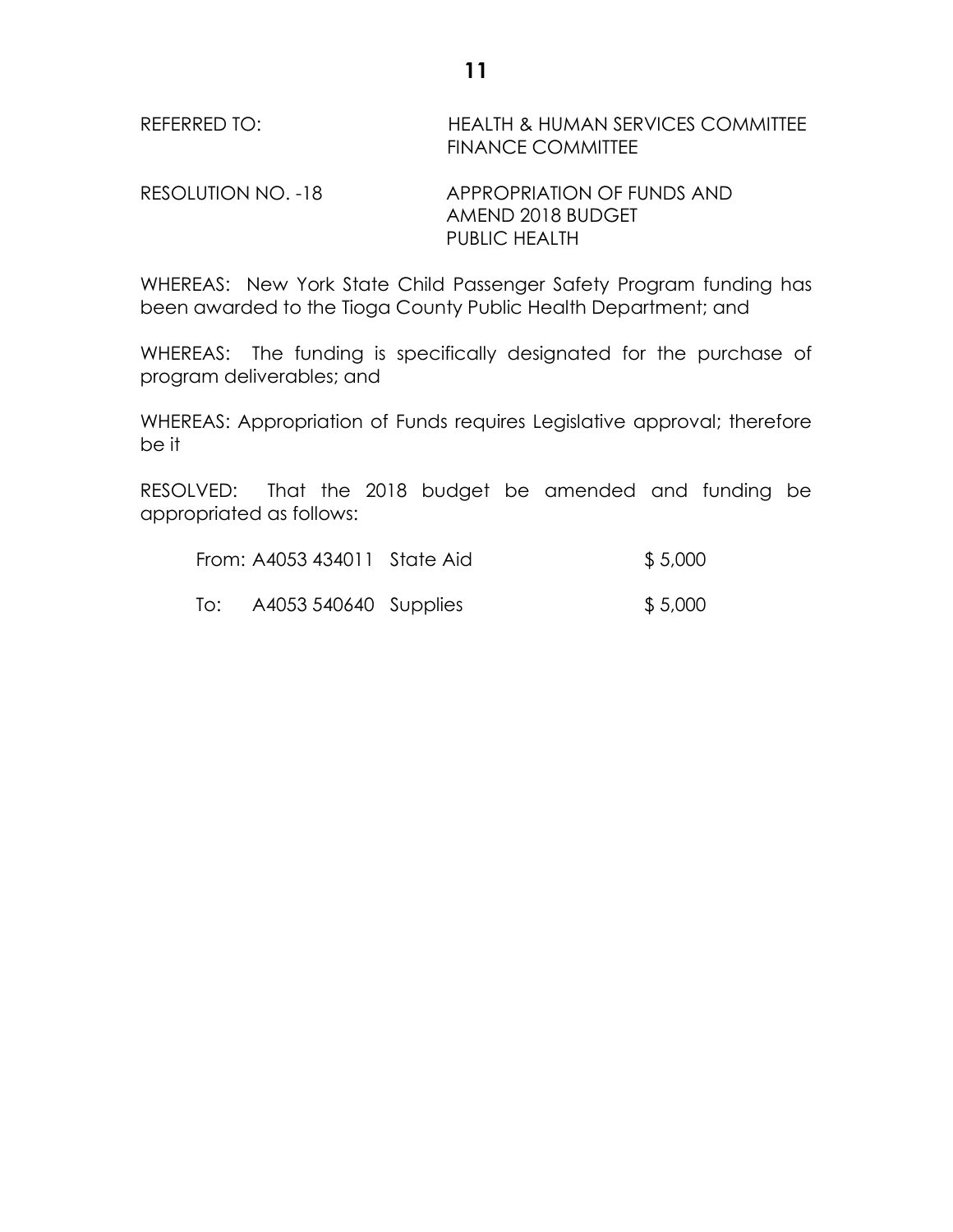RESOLUTION NO. -18 APPROPRIATION OF FUNDS AND AMEND 2018 BUDGET PUBLIC HEALTH

WHEREAS: Tioga County Public Health has been awarded additional grant funding from the New York State Department of Health: and

WHEREAS: The funding is designated for the purchase of approved program related deliverables; and

WHEREAS: Appropriation of Funds requires Legislative approval; therefore be it

RESOLVED: That the 2018 budget be amended and funding be appropriated as follows:

|     | From: A4011 434010 State Aid | \$2,694 |
|-----|------------------------------|---------|
| To: | A4011 540640 Supplies        | \$2,694 |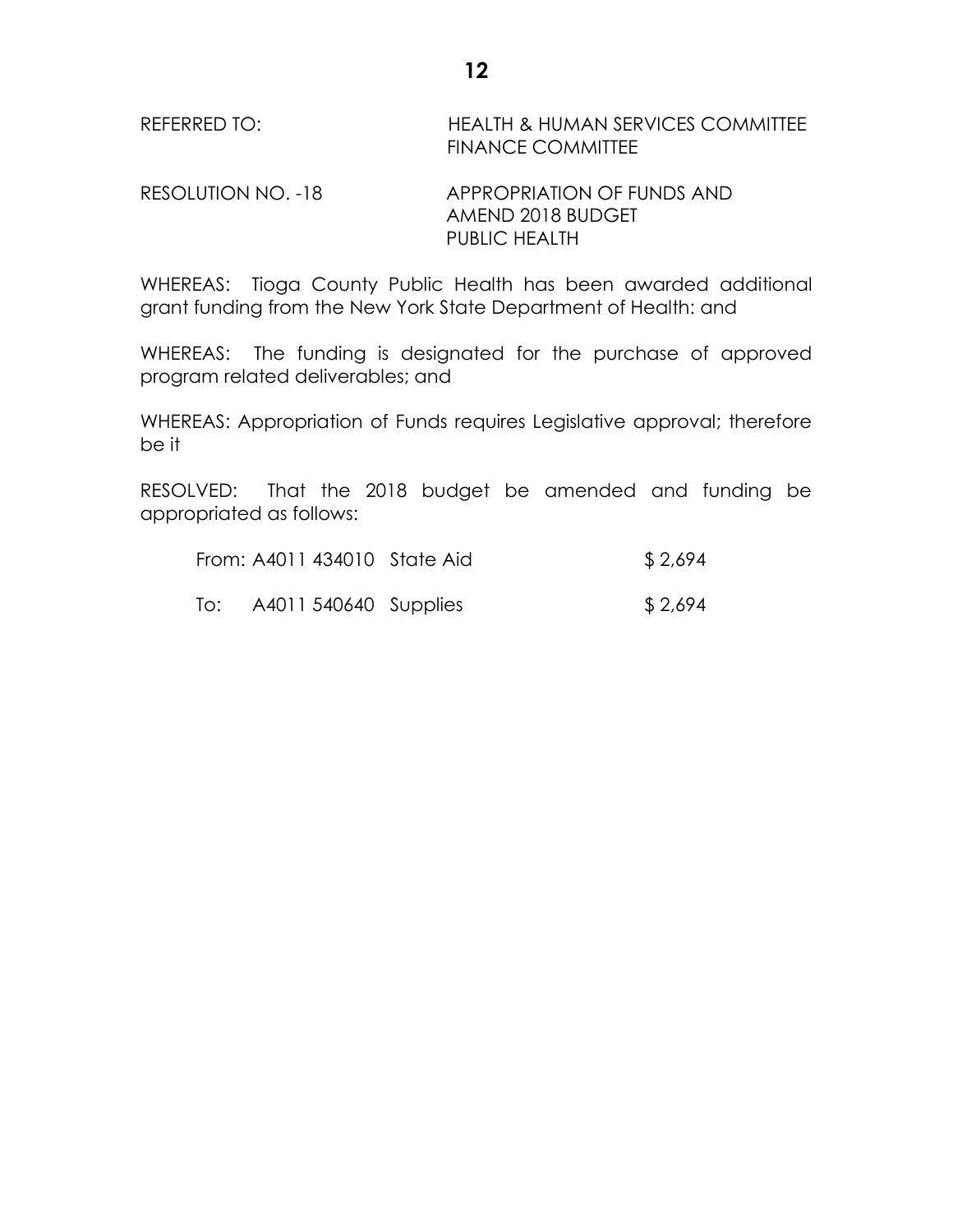REFERRED TO: HEALTH & HUMAN SERVICES COMMITTEE FINANCE COMMITTEE

RESOLUTION NO. -18 ACCEPT COMMUNITY DEVELOPMENT BLOCK GRANT AND APPROPRIATION OF FUNDS AND AMEND 2018 BUDGET PUBLIC HEALTH

WHEREAS: Tioga County has been awarded funding from New York Housing Trust Fund in the form of a Community Development Block Grant; and

WHEREAS: The funding is specifically designated for the acquisition of a mobile dental vehicle; and

WHEREAS: Acceptance of the award requires Legislative approval; and

WHEREAS: Appropriation of Funds requires Legislative approval; therefore be it

RESOLVED: That Tioga County accepts the award from the Community Development Block Grant; and be it further

RESOLVED: That the 2018 budget be amended and funding be appropriated as follows:

From:

H4064 444011 Federal Aid: Dental Services \$300,000

To:

H4064 520130 Dental Services: Equipment (not car) \$300,000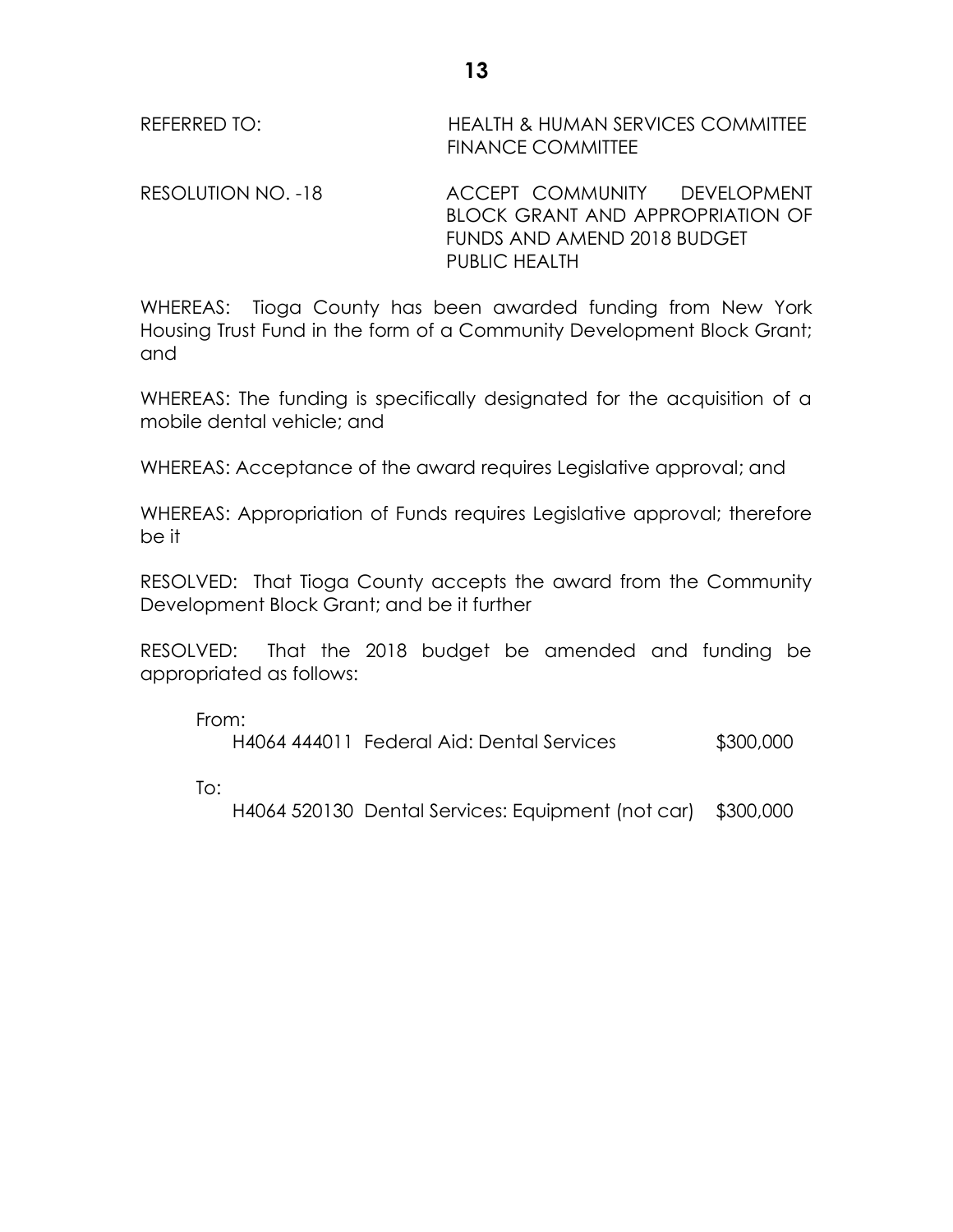REFERRED TO: HEALTH & HUMAN SERVICES COMMITTEE FINANCE COMMITTEE

RESOLUTION NO. -18 ACCEPT APPALACHIAN REGIONAL COMMISSION AWARD AND APPROPRIATION OF FUNDS AND AMEND 2018 BUDGET PUBLIC HEALTH

WHEREAS: Tioga County has been awarded funding from the Appalachian Regional Commission; and

WHEREAS: The funding is specifically designated for the acquisition of a mobile dental vehicle; and

WHEREAS: Acceptance of the award requires Legislative approval; and

WHEREAS: Appropriation of Funds requires Legislative approval; therefore be it

RESOLVED: That Tioga County accepts the award from the Appalachian Regional Commission; and be it further

RESOLVED: That the 2018 budget be amended and funding be appropriated as follows:

From:

| .<br>H4064 444011   | Federal Aid: Dental Services         | \$150,000 |
|---------------------|--------------------------------------|-----------|
| To:<br>H4064 520130 | Dental Services: Equipment (not car) | \$150,000 |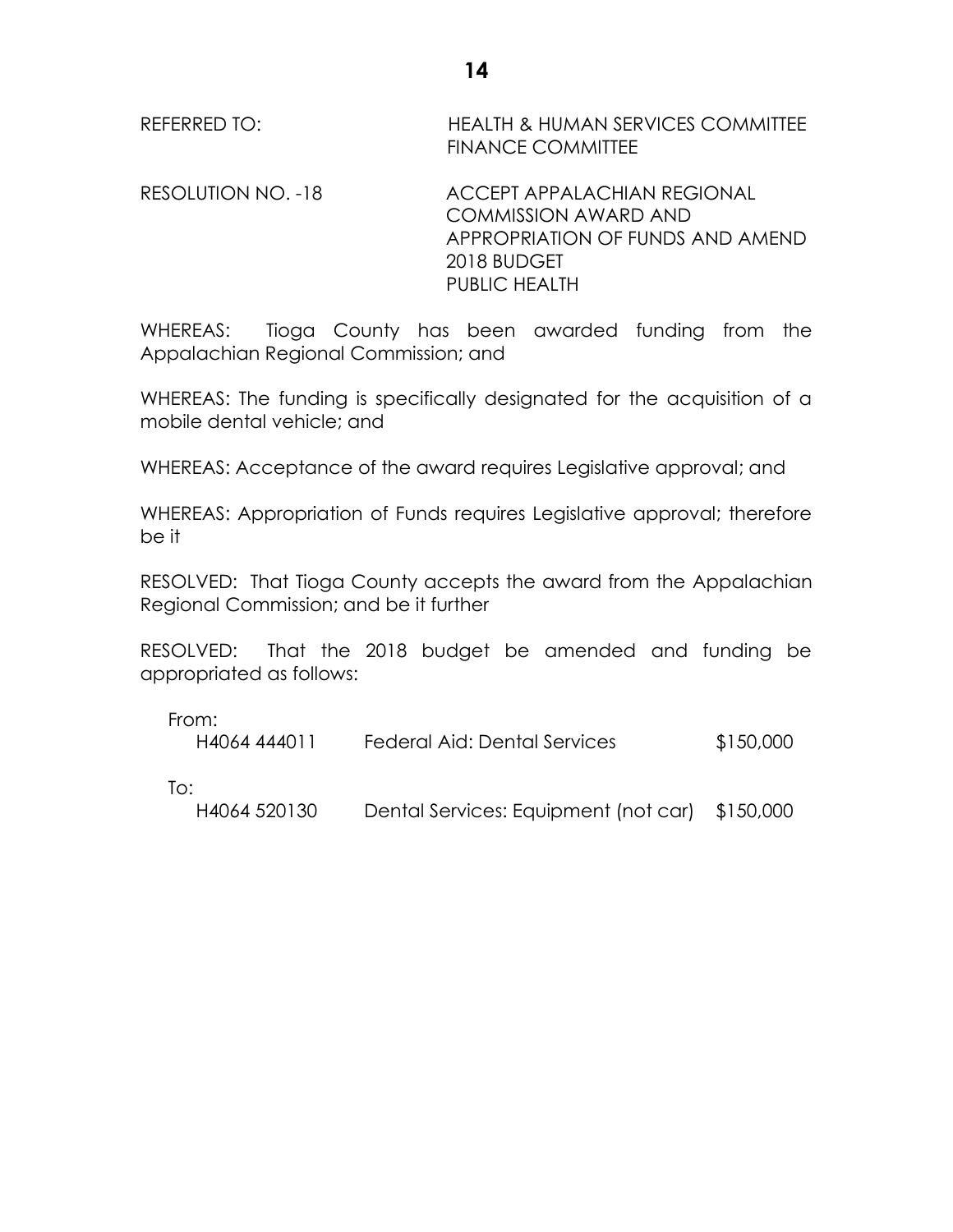REFERRED TO: PUBLIC SAFETY COMMITTEE FINANCE COMMITTEE

RESOLUTION NO. -18 AUTHORIZE ACCEPTANCE OF A 2017 NYS LEGISLATIVE GRANT (LG17-1393-D00), APPROPRIATE FUNDS AND AMEND 2018 BUDGET

WHEREAS: The Sheriff applied and was awarded a NYS Legislative Grant (LG17-1393-D00) in the amount of \$20,000; and

WHEREAS: This funding must be utilized to procure a new police vehicle to be utilized in transporting prisoners and inmates; therefore be it

RESOLVED: That the Tioga County Legislature authorizes the acceptance of this award; and be it further

RESOLVED: That the 2018 budget be modified and funds be appropriated to the following accounts:

Expense Account: H3110.521060 Sheriff - Car/Truck

Revenue Account: H3110.433952 Sheriff -State Aid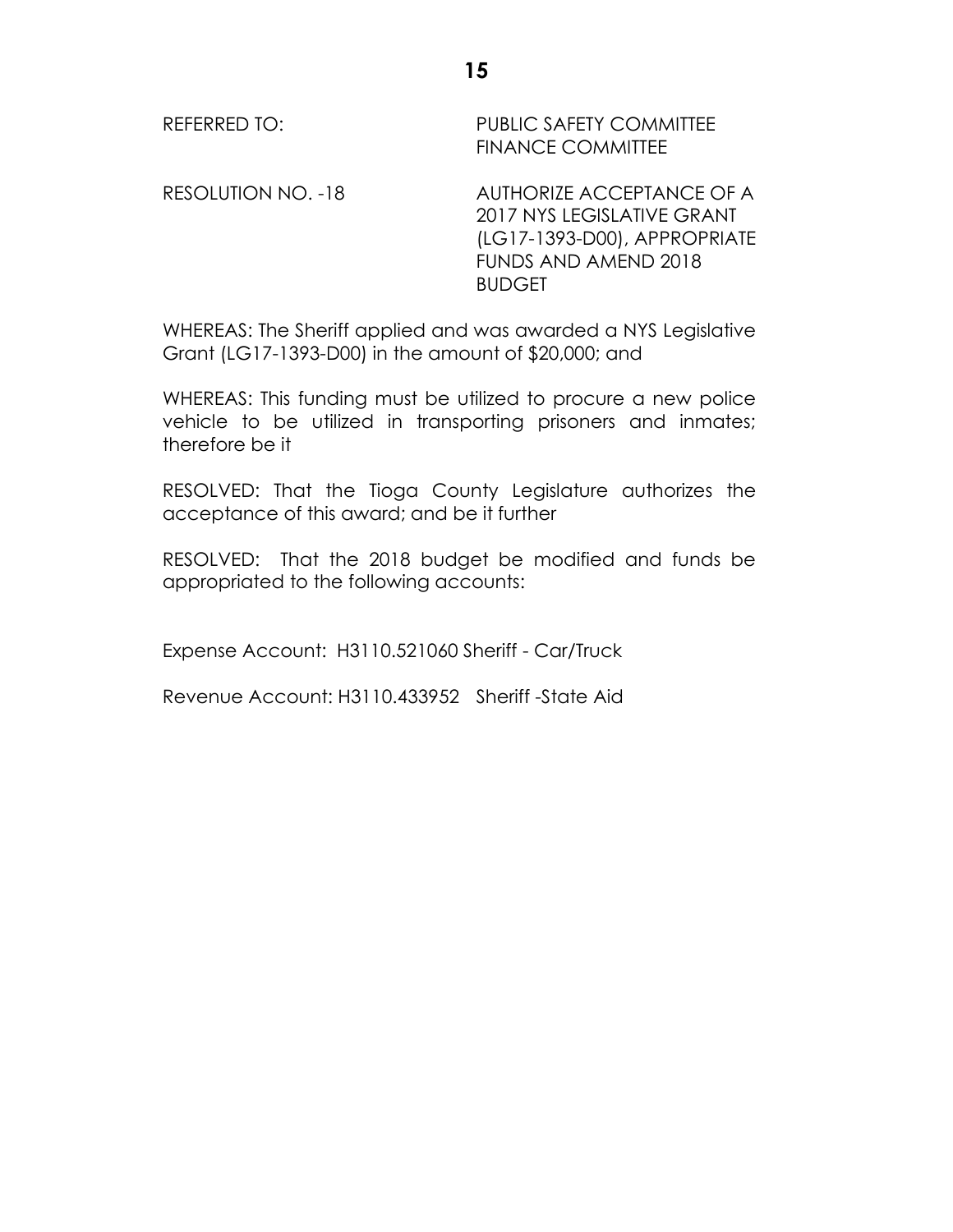RESOLUTION NO. -18 RE-ESTABLISH PRIOR YEAR 2017 PREVENTIVE MAINTENANCE BRIDGE PROGRAM FOR 2018 BUDGET

WHEREAS: Prior Year Grants and Projects Fund need to be re-established for the remaining unspent balance as of year-end 2017 for purchase or completion in 2018; therefore be it

RESOLVED: That the following account and amounts are re-established and the 2018 budget is amended:

### **County Roads -Preventive Maintenance Bridge Amount to Re-Establish**

| D5110 540050 County Roads -Bridge Projects | \$248,397.00 |
|--------------------------------------------|--------------|
| D5110 445020 County Roads - Federal Aid    | \$198,718.00 |
| D5110 435020 County Roads -State Aid       | \$30,000.00  |

And be it further

RESOLVED: That any applicable corresponding revenue sources or reserve account funds per prior Resolution shall also be re-established in the 2018 modified budget.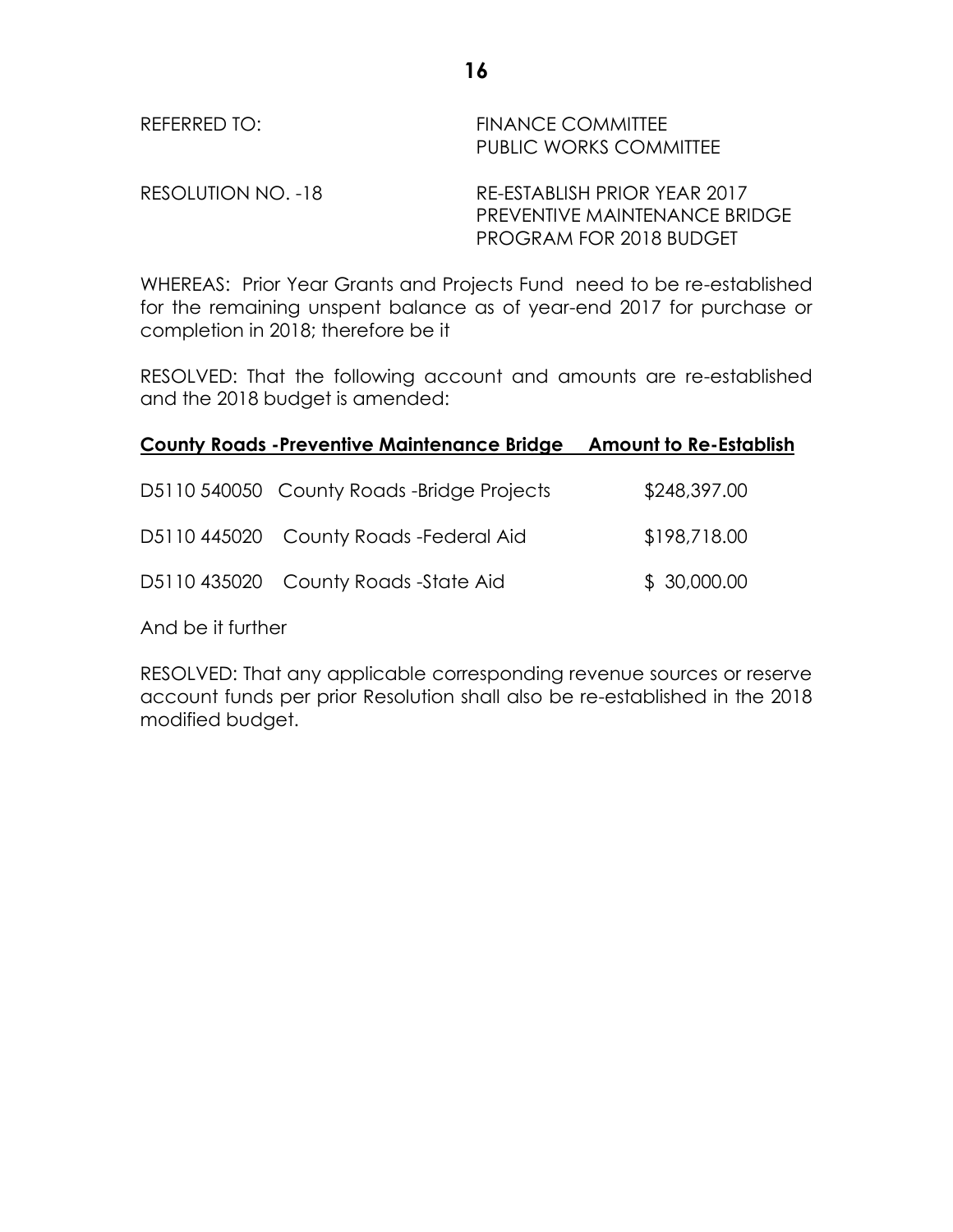REFERRED TO: PUBLIC WORKS COMMITTEE

RESOLUTION NO. -18 AUTHORIZING THE IMPLEMENTATION AND FUNDING IN THE FIRST INSTANCE 100% OF THE FEDERAL AID AND STATE "MARCHISELLI" PROGRAM-AID ELIGIBLE COSTS OF A TRANSPORTATION FEDERAL-AID PROJECT AND APPROPRIATING **FUNDS** 

WHEREAS: A project for the Tioga County Bridge Maintenance Program – Phase 3 - (FFY 17), PIN 9753.99 (the "Project") is eligible for funding under Title 23 US Code, as amended, that calls for the apportionment of the costs of such program to be borne at the ratio of 80% Federal funds and 20% non-Federal funds for the Preliminary Engineering/Design Work and the Construction and Construction Supervision work and at 100% Local Funds for the Construction Inspection work; and

WHEREAS: The County of Tioga desires to advance the Project by making a commitment of 100% of the Federal and non-Federal share of the costs of the Preliminary Engineering and Design work and the Construction and Construction Supervision and Inspection work;

NOW, THEREFORE, the Tioga County Legislature, duly convened does hereby

RESOLVED: That the Tioga County Legislature hereby approves the above-subject project; and it is hereby further

RESOLVED: That the Tioga County Legislature hereby authorize the County of Tioga to pay in the first instance 100% of the Federal and non-Federal share of the increased cost of the Preliminary Engineering/Design work and the cost of the Construction and Construction Supervision and Inspection work for the Project or portions thereof; and it is hereby further

RESOLVED: That the sum of \$288,397 is hereby appropriated from the Bridge Projects Account D5110 540050; and made available to cover the cost of participation in the above phase of the Project; and it is hereby further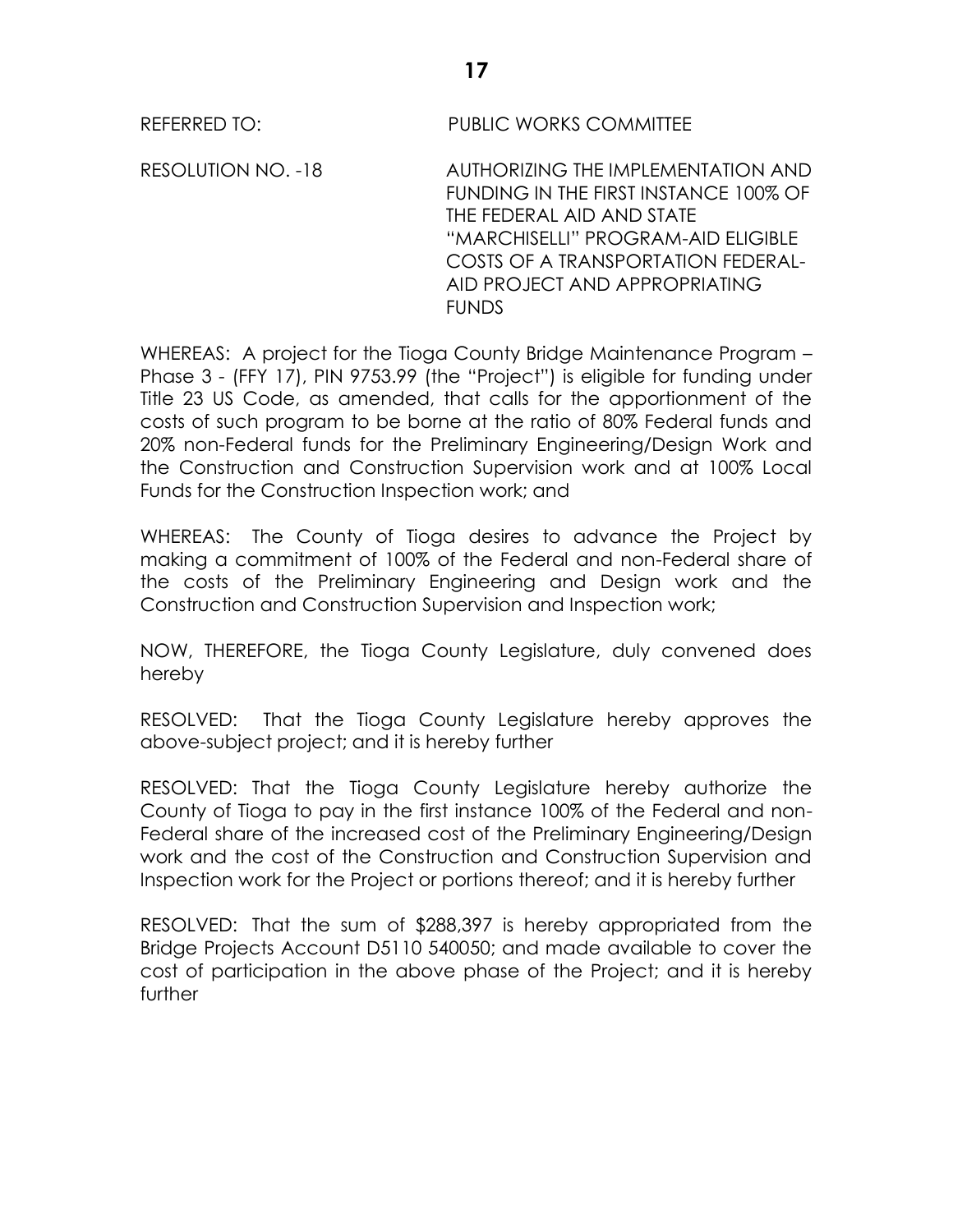RESOLVED: That in the event the full Federal and non-Federal share costs of the project exceeds the amount appropriated above, the Tioga County Legislature shall convene as soon as possible to appropriate said excess amount immediately upon notification by the New York State Department of Transportation thereof, and it is hereby further

RESOLVED: That the Chair of the Tioga County Legislature be and is hereby authorized to execute all necessary Agreements, certifications or reimbursement requests for Federal Aid and/or Marchiselli Aid on behalf of the County of Tioga with the New York State Department of Transportation in connection with the advancement or approval of the Project and providing for the administration of the Project and the municipality's first instance funding of project costs and permanent funding of the local share of federal-aid and state-aid eligible Project costs and all Project costs within appropriations therefore that are not so eligible, and it is hereby further

RESOLVED: That a certified copy of this resolution be filed with the New York State Commissioner of Transportation by attaching it to any necessary Agreement in connection with the Project, and it is hereby further

RESOLVED: That this Resolution shall take effect immediately.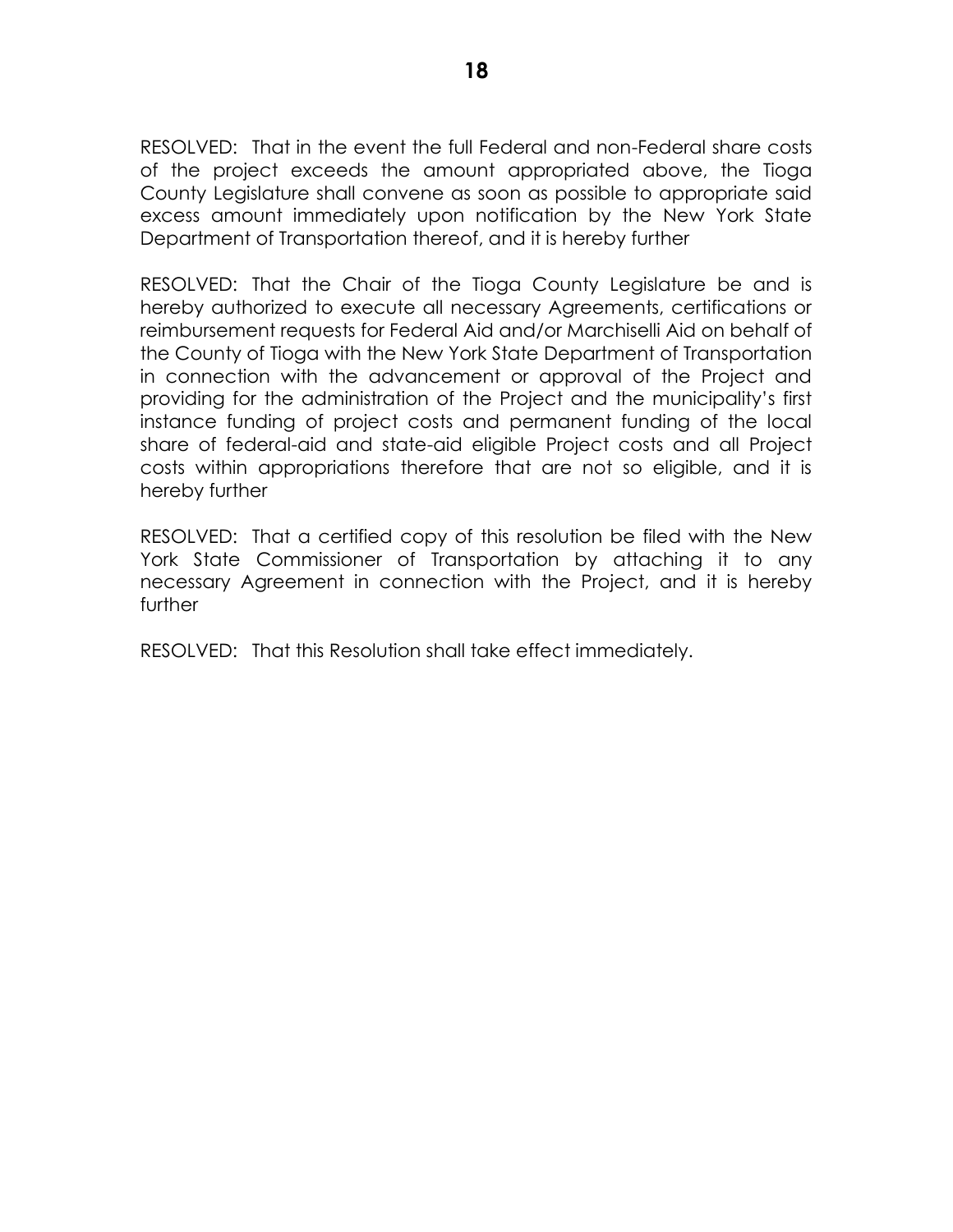# REFERRED TO: The Second Second Second Second Second Second Second Second Second Second Second Second Second Se

RESOLUTION NO. -18 APPLY FOR INDIGENT LEGAL SERVICES GRANT

WHEREAS: The New York State Office Of Indigent Legal Services has made available to Tioga County a three year, non-competitive grant totaling \$123,804.00 to improve the quality of Indigent legal services provided under Article 18-B of the County Law; and

WHEREAS: Tioga County realizes the importance of providing quality representation to indigent individuals; and

WHEREAS: The grant funds will be used:

- 1. To fully fund the position of Part-Time Paralegal plus Fringe for the Public Defender's Office.
- 2. To partially fund the positions listed below plus a portion of Fringe:
	- 1. Chief Public Defender
	- 2. Family Court Public Defender
	- 3. Part-time First Assistant Public Defender
	- 4. Part-time Second Assistant Public Defender
	- 5. Part-time Secretary for the Public Defender
- 3. To fund the on-line research tool for the Public Defender's Office.
- 4. To fund the annual support for the PD CMS system.
- 5. To partially fund Investigative, Expert Witness, Transcripts, Training, Books for the Public Defender's Office.

Therefore be it

RESOLVED: That the Assigned Counsel Administrator be authorized to submit the appropriate grant application for the purpose of securing this funding.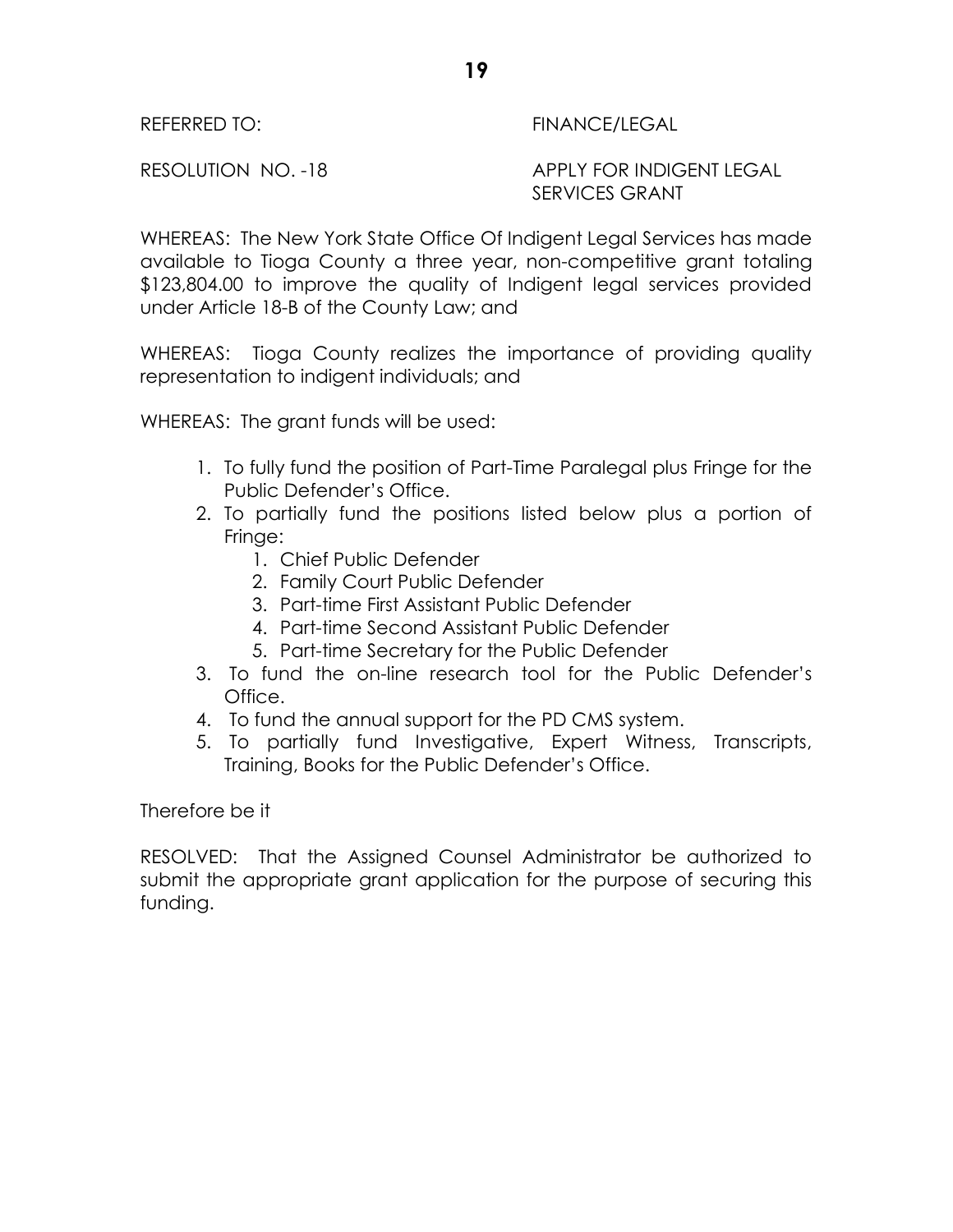| REFERRED TO: | <b>FINANCE COMMITTEE</b> |
|--------------|--------------------------|
|              |                          |

RESOLUTION NO. -18 ERRONEOUS ASSESSMENT TOWN OF BARTON

WHEREAS: An application for Corrected Tax Roll for the year 2018 indicates that parcel #1763 in the Town of Barton assessed to Richard L Casterline & Donna Casterline on the 2018 tax roll of the Town of Barton is erroneous in that the incorrect veterans exemption 41131 was applied instead of the correct veterans exemption 41001; be it therefore

RESOLVED: That a refund be issued to Richard L Casterline & Donna Casterline by the Town of Barton Tax Collector as follows:

|                    | Original Bill #234 | Corrected Bill #234 |
|--------------------|--------------------|---------------------|
| County             | 315.47             |                     |
| Recycle            | 17.01              |                     |
| <b>Town Wide</b>   | 68.23              |                     |
| <b>Barton Fire</b> | 77.74              | 77.74               |
| <b>Total</b>       | 478.45             | 77.74               |

And be it further

RESOLVED: That the erroneous town tax of \$68.23 be charged back to the Town of Barton; and be it further

RESOLVED: That the erroneous solid waste tax of \$17.01 be charged back to the Solid Waste Fund; and be it further

RESOLVED: That the erroneous county tax of \$315.47 be charged to the proper account in the records of the County Treasurer.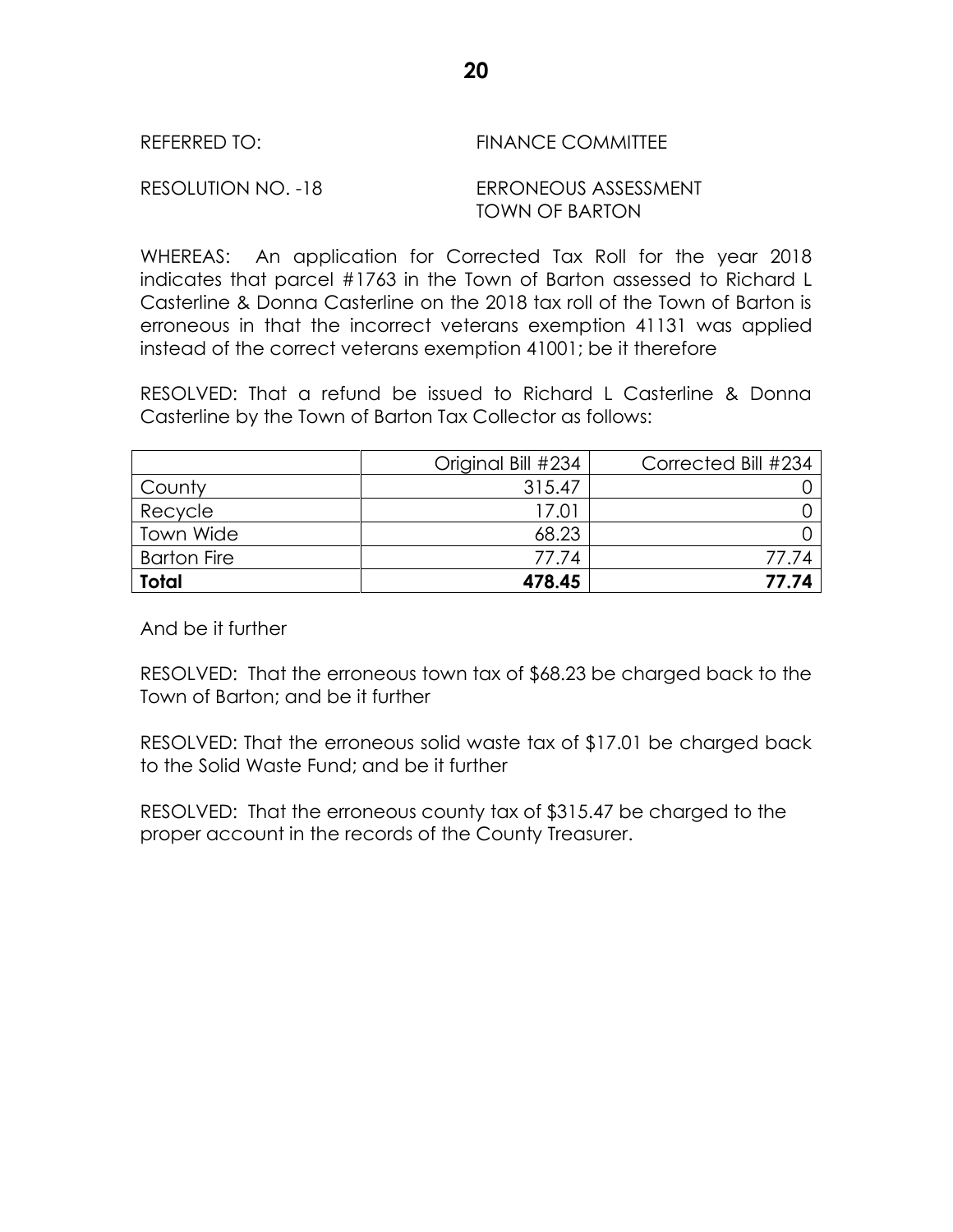| <b>FINANCE COMMITTEE</b><br>REFERRED TO: |
|------------------------------------------|
|------------------------------------------|

RESOLUTION NO. -18 ERRONEOUS ASSESSMENT TOWN OF TIOGA

WHEREAS: An application for Corrected Tax Roll for the year 2018 indicates that parcel #825 in the Town of Tioga assessed to Pebble Hill Mobile Home Park on the 2018 tax roll of the Town of Tioga is erroneous in that on January 9, 2018 Hon. Ferris D. Lebous, State of New York Supreme Court Justice, ordered a corrected assessed taxable value of \$40,000.00 for the apportioned parcel #825B. The apportioned parcel #825B belongs to Edengen 215, LLC; be it therefore

RESOLVED: That a refund be issued to "Hinman, Howard, & Kattell, LLP, as attorneys," and mailed to 80 Exchange Street, P.O. Box 5250, Binghamton, NY, 13905, by the Town of Tioga Tax Collector as follows:

|              | Original Bill #1397B | Corrected Bill #1397B |
|--------------|----------------------|-----------------------|
| County       | 7,893.42             | 5,236.09              |
| Recycle      | 425.57               | 282.31                |
| Town Wide    | 3,105.47             | 2,060.01              |
| Tioga Fire   | 1,011.31             | 670.85                |
| <b>Total</b> | 12,435.77            | 8,249.26              |

And be it further

RESOLVED: That the erroneous town tax of \$1,045.46 be charged back to the Town of Tioga; and be it further

RESOLVED: That the erroneous solid waste tax of \$143.26 be charged back to the Solid Waste Fund; and be it further

RESOLVED: That the erroneous county tax of \$2,657.33 be charged to the proper account in the records of the County Treasurer; and be it further

RESOLVED: That the erroneous fire tax of \$340.46 be charged back to the Tioga Fire.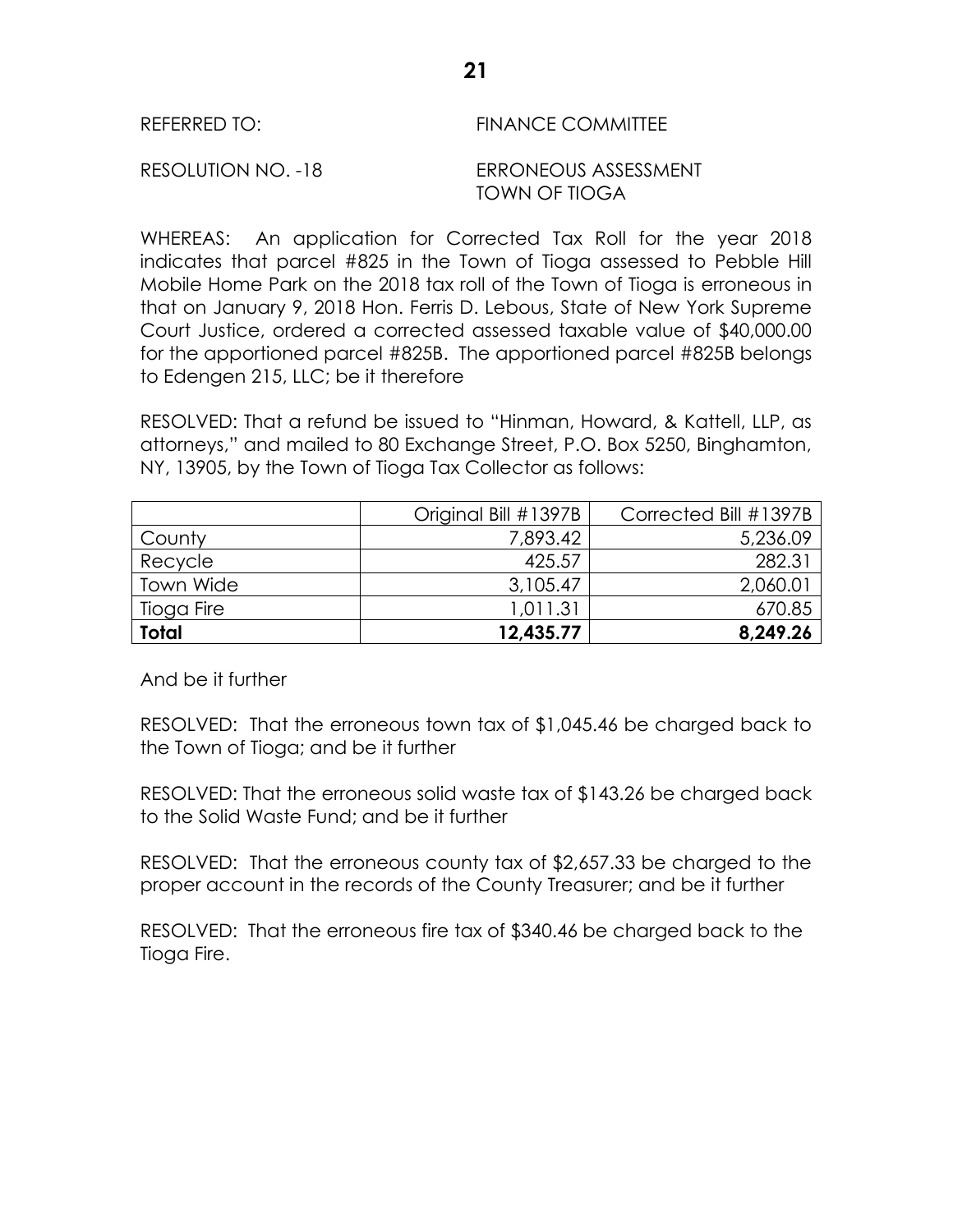RESOLUTION NO. -18 ERRONEOUS ASSESSMENT TOWN OF OWEGO

WHEREAS: An application for Corrected Tax Roll for the year 2018 indicates that parcel #10541 in the Town of Owego assessed to Tioga Development Group-I, LLC on the 2018 tax roll of the Town of Owego is erroneous in that on January 23, 2018 Hon. Molly Reynolds Fitzgerald, Supreme Court Justice ordered a corrected assessed taxable value of \$575,000.00; be it therefore

RESOLVED: That a refund be issued to "Hinman, Howard, & Kattell, LLP, as attorneys," and mailed to 80 Exchange Street, P.O. Box 5250, Binghamton, NY, 13905, by the Owego Town Clerk as follows:

|                   | Original Bill #8171 | Corrected Bill #8171 |
|-------------------|---------------------|----------------------|
| County            | 6,176.49            | 4,647.49             |
| Recycle           | 333.01              | 250.57               |
| Town Wide         | 707.21              | 564.24               |
| Part Town         | 1,947.34            | 1,553.68             |
| Owego Fire        | 1,570.61            | 1,210.77             |
| Utilities Re-levy | 24.88               | 24.88                |
| <b>Total</b>      | 10,759.54           | 8,251.63             |

And be it further

RESOLVED: That the erroneous town tax of \$536.63 be charged back to the Town of Owego; and be it further

RESOLVED: That the erroneous solid waste tax of \$82.44 be charged back to the Solid Waste Fund; and be it further

RESOLVED: That the erroneous county tax of \$1,529.00 be charged to the proper account in the records of the County Treasurer; and be it further

RESOLVED: That the erroneous fire tax of \$359.84 be charged back to the Owego Fire.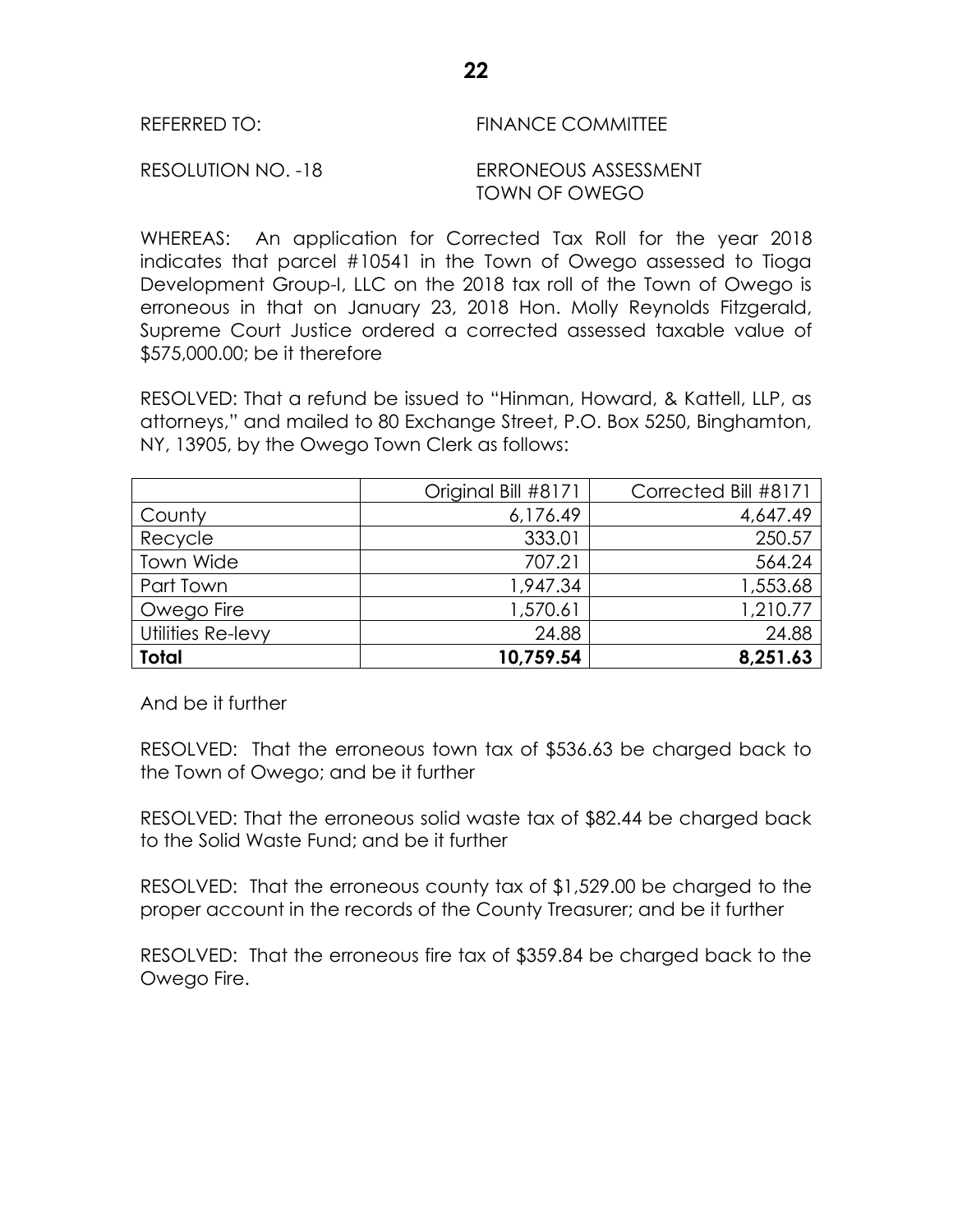RESOLUTION NO. -18 ERRONEOUS ASSESSMENT TOWN OF OWEGO

WHEREAS: An application for Corrected Tax Roll for the year 2017 indicates that parcel #10541 in the Town of Owego assessed to Tioga Development Group-I, LLC on the 2017 tax roll of the Town of Owego is erroneous in that on January 23, 2018 Hon. Molly Reynolds Fitzgerald, Supreme Court Justice ordered a corrected assessed taxable value of \$575,000.00; be it therefore

RESOLVED: That a refund be issued to "Hinman, Howard, & Kattell, LLP, as attorneys," and mailed to 80 Exchange Street, P.O. Box 5250, Binghamton, NY, 13905, by the Tioga County Treasurer as follows:

|                   | Original Bill #8175 | Corrected Bill #8175 |
|-------------------|---------------------|----------------------|
| County            | 6,031.20            | 4,507.49             |
| Recycle           | 278.61              | 208.22               |
| Town Wide         | 697.01              | 553.75               |
| Part Town         | 1,874.73            | 1,489.41             |
| Owego Fire        | 1,429.50            | 1,101.99             |
| Utilities Re-levy | 195.16              | 195.16               |
| <b>Total</b>      | 10,506.21           | 8,056.02             |

And be it further

RESOLVED: That the erroneous town tax of \$528.58 be charged back to the Town of Owego; and be it further

RESOLVED: That the erroneous solid waste tax of \$70.39 be charged back to the Solid Waste Fund; and be it further

RESOLVED: That the erroneous county tax of \$1,523.71 be charged to the proper account in the records of the County Treasurer; and be it further

RESOLVED: That the erroneous fire tax of \$327.51 be charged back to the Owego Fire.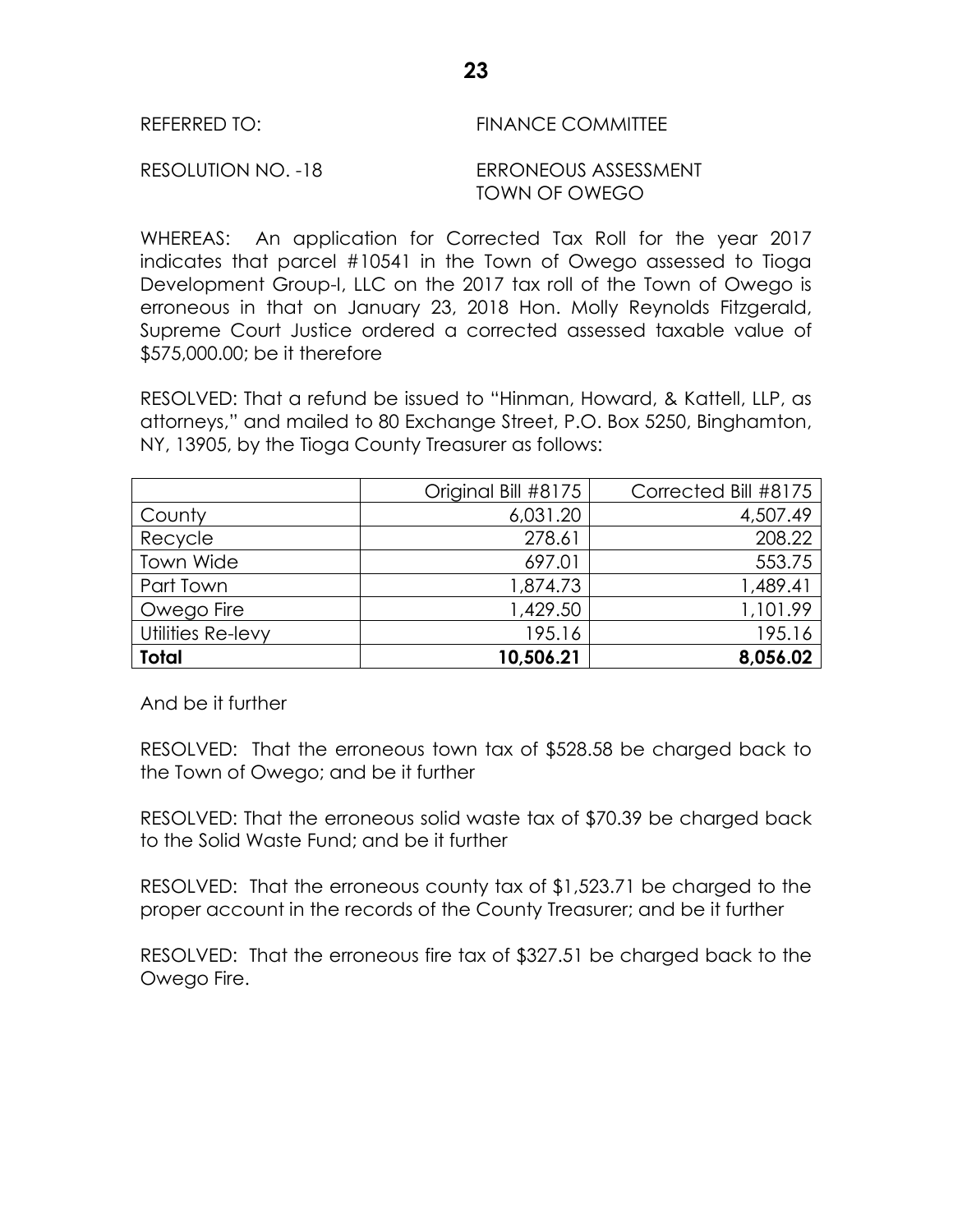| <b>FINANCE COMMITTEE</b><br>REFERRED TO: |
|------------------------------------------|
|------------------------------------------|

RESOLUTION NO. -18 ERRONEOUS ASSESSMENT TOWN OF OWEGO

WHEREAS: An application for Corrected Tax Roll for the year 2016 indicates that parcel #10541 in the Town of Owego assessed to Tioga Development Group-I, LLC on the 2016 tax roll of the Town of Owego is erroneous in that on January 23, 2018 Hon. Molly Reynolds Fitzgerald, Supreme Court Justice ordered a corrected assessed taxable value of \$575,000.00; be it therefore

RESOLVED: That a refund be issued to "Hinman, Howard, & Kattell, LLP, as attorneys," and mailed to 80 Exchange Street, P.O. Box 5250, Binghamton, NY, 13905, by the Tioga County Treasurer as follows:

|                   | Original Bill #8179 | Corrected Bill #8179 |
|-------------------|---------------------|----------------------|
| County            | 5,974.57            | 4,465.17             |
| Recycle           | 275.99              | 206.27               |
| Town Wide         | 696.94              | 553.69               |
| Part Town         | 1874.53             | 1489.25              |
| Owego Fire        | 1290.40             | 994.76               |
| Utilities Re-levy | 188.20              | 188.20               |
| <b>Total</b>      | 10,300.63           | 7,897.34             |

And be it further

RESOLVED: That the erroneous town tax of \$528.53 be charged back to the Town of Owego; and be it further

RESOLVED: That the erroneous solid waste tax of \$69.72 be charged back to the Solid Waste Fund; and be it further

RESOLVED: That the erroneous county tax of \$1,509.40 be charged to the proper account in the records of the County Treasurer; and be it further

RESOLVED: That the erroneous fire tax of \$295.64 be charged back to the Owego Fire.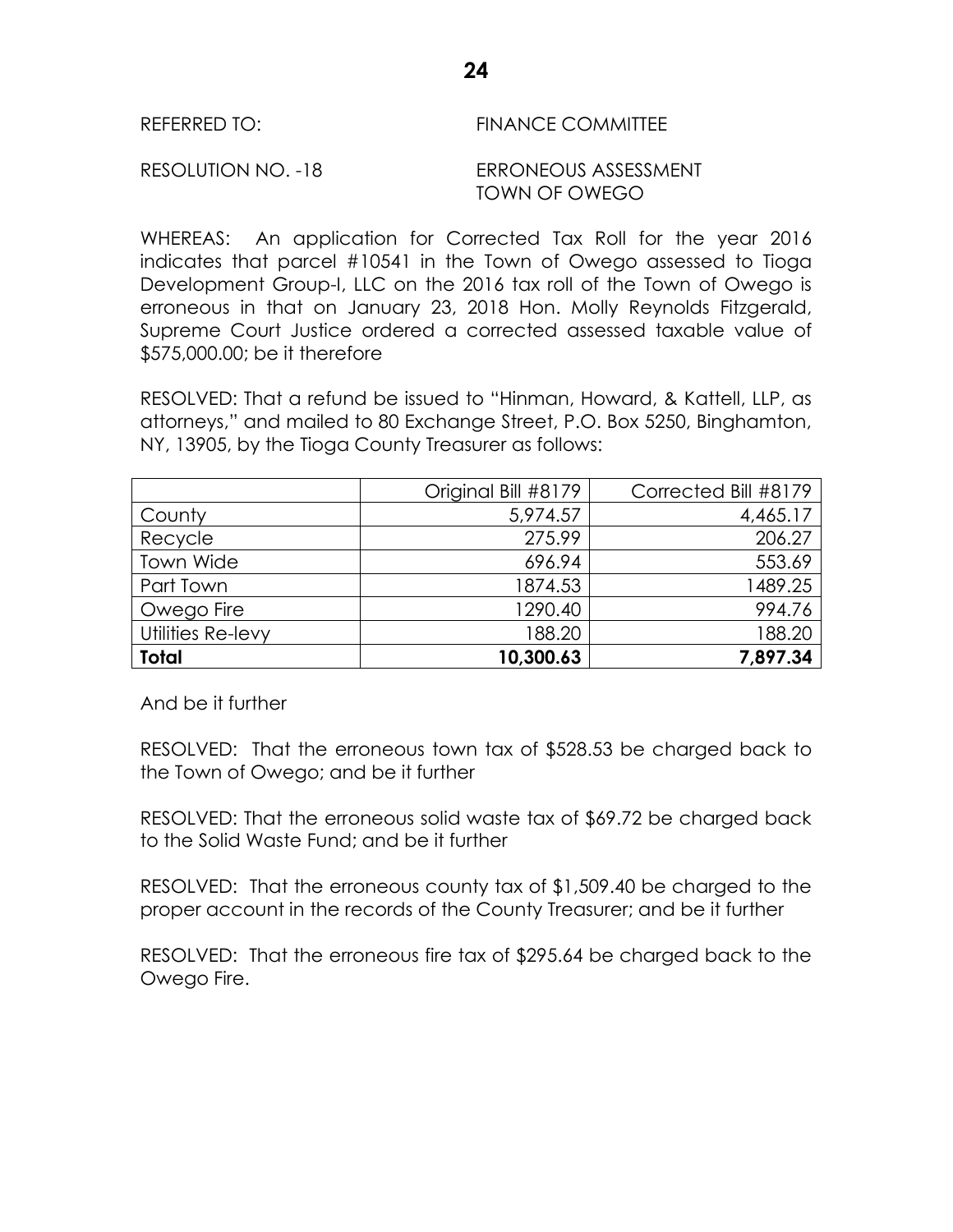RESOLUTION NO. -18 AWARD CONTRACT HAZARD MITIGATION PLAN

WHEREAS: Tioga County's Multi-Jurisdictional Multi-Hazard Mitigation Plan expires on March 13, 2018; and

WHEREAS: FEMA requires that said document be updated every five years; and

WHEREAS: A Request for Proposal was issued to hire a consultant to prepare the plan and the Tioga County Hazard Mitigation Plan Steering Committee has met to review the four submissions received and has recommended that TetraTech be selected to prepare said plan at a cost of \$40,500; and

WHEREAS: There are sufficient funds in the amount of \$40,500 in account A3360.540140 HMP16 Hazardous Mitigation – Contracting Services; therefore be it

RESOLVED: That Tetratech is hereby selected to prepare Tioga County's Multi-Jurisdictional Multi-Hazard Mitigation Plan Update; the Chair of the County Legislature is authorized to execute a contract between Tioga County and TetraTech setting forth the rights and obligations of the parties consistent with the RFP and the proposal submitted by Tetrach upon review by the County Attorney.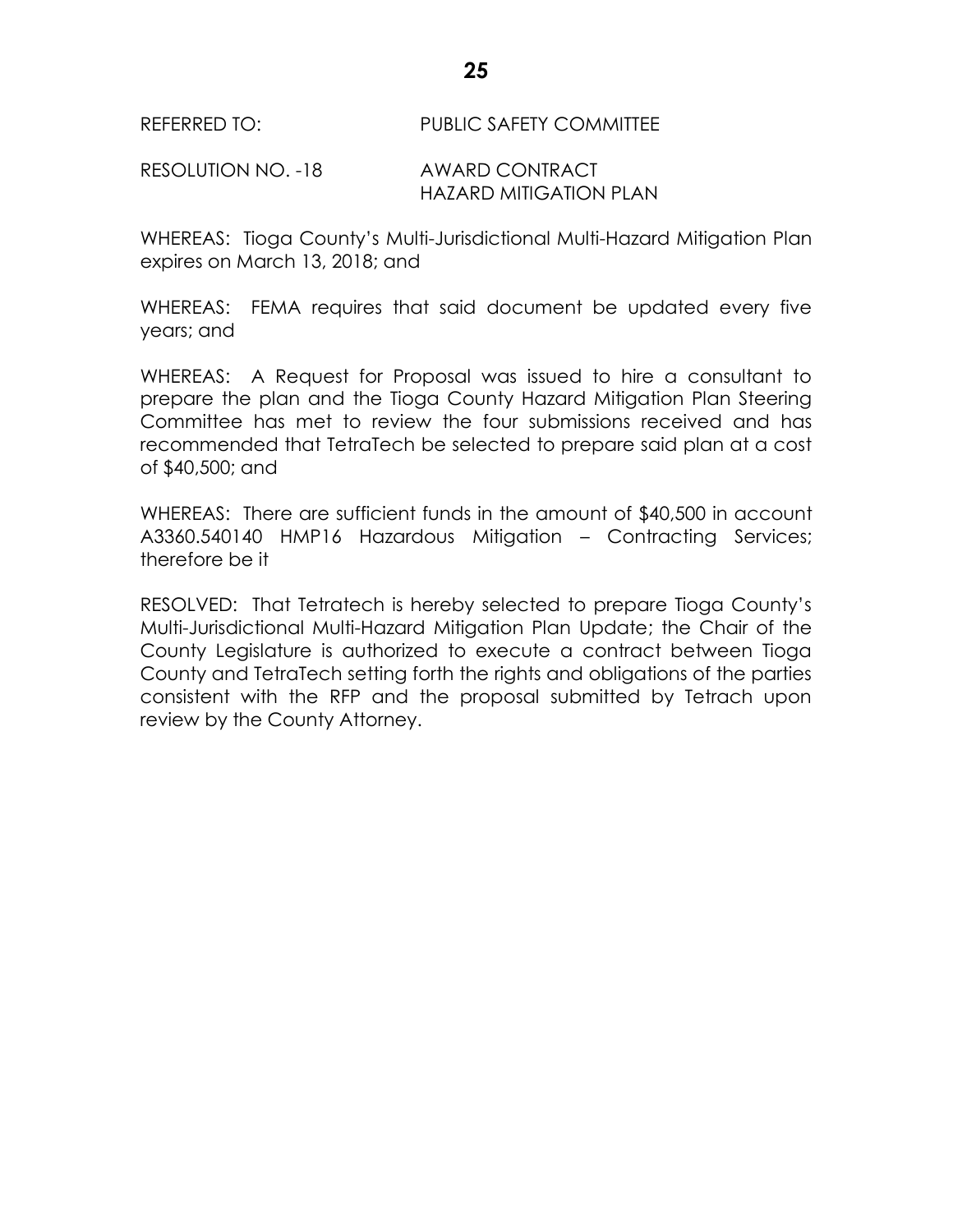RESOLUTION NO. -18 AUTHORIZATION TO RENEW THE AGREEMENT WITH TAYLOR GARBAGE TO ACCEPT HOUSEHOLD ELECTRONIC WASTE FROM TIOGA COUNTY RESIDENTS

WHEREAS: In January of 2015, New York State banned consumers from disposing of certain types of electronic waste in landfills, waste-to-energy facilities, in the trash, or at curbside for trash pickup; and

WHEREAS: Due to this ban, Tioga County entered into an agreement with Taylor Garbage where Tioga County residents can drop off their electronic waste in February 2017; and

WHEREAS: The Department of Solid Waste paid for the recycling costs for household electronic waste brought to Taylor Garbage's transfer station located at 352 Glen Mary Drive, Owego, NY; and

WHEREAS: The said program was very successful collecting and disposing of over 68 tons of electronic waste and at a \$22,214.80 savings; therefore be it

RESOLVED: That the Tioga County Legislature authorizes and directs the Chair or their designee to renew the said agreement for the years 2018- 2020 upon its approval by the County Attorney.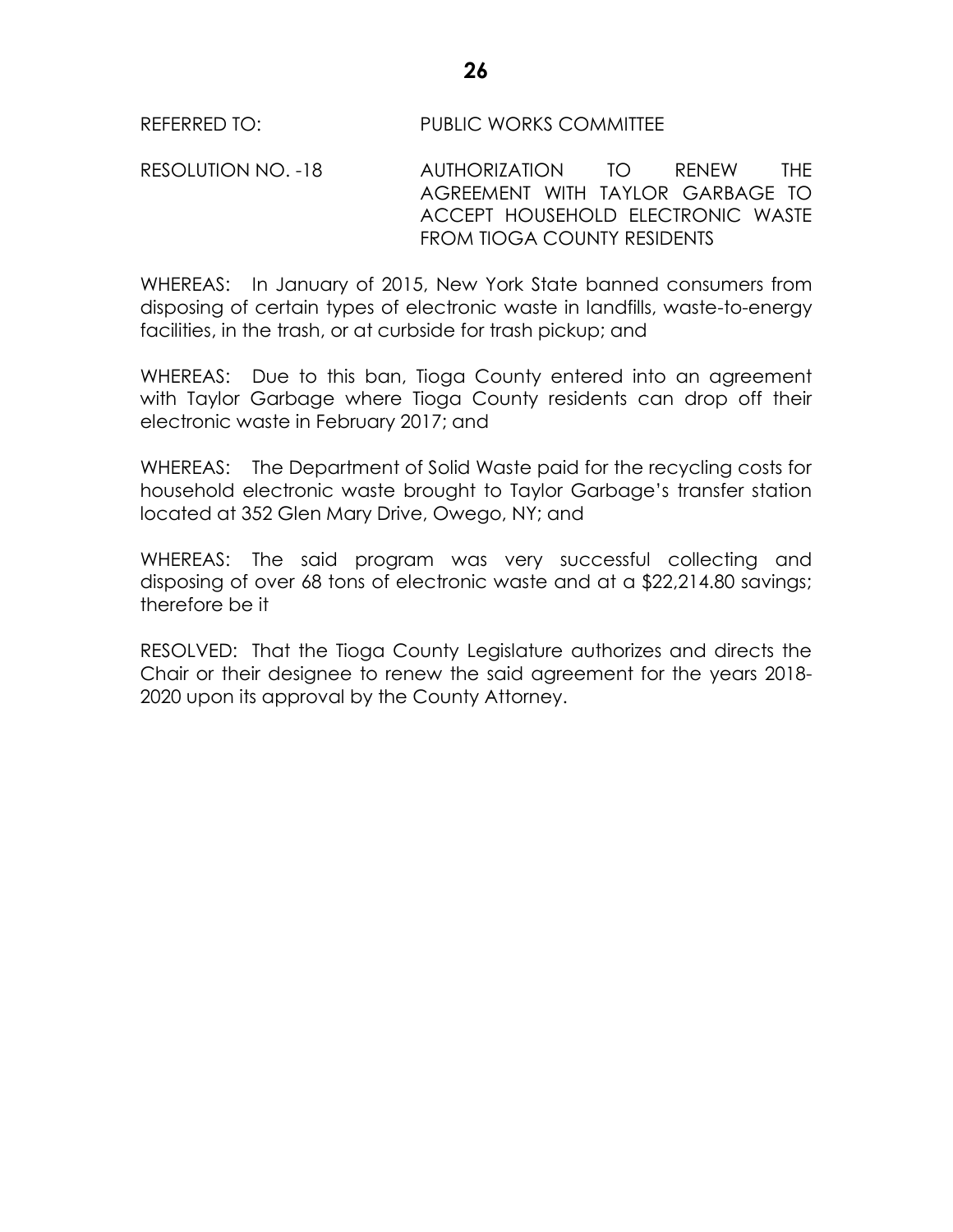| REFERRED TO: | <b>HEALTH &amp; HUMAN SERVICES COMMITTEE</b> |  |
|--------------|----------------------------------------------|--|
|              | <b>LEGAL COMMITTEE</b>                       |  |
|              |                                              |  |

RESOLUTION NO. -18 AUTHORIZE MENTAL HYGIENE TO ESTABLISH A LEGAL AGREEMENT WITH NEW YORK STATE DEPARTMENT OF HEALTH

WHEREAS: The purpose of a Data Use Agreement (DUA) is a means for Tioga County Mental Hygiene to request access to Medicaid Confidential Data (MCD); and

WHEREAS: New York State Department of Health has recognized the importance of the Local Government Unit (LGU) role and function in providing services; and

WHEREAS: Access to MCD is needed to effectively perform our LGU responsibilities to oversee and plan for the mental hygiene system; and

WHEREAS: Tioga County Mental Hygiene would like to establish a DUA with New York State Department of Health to access such information; therefore be it

RESOLVED: That the Tioga County Legislature authorizes Mental Hygiene to enter into a DUA agreement with New York State Department of Health subject to approval by the County Attorney.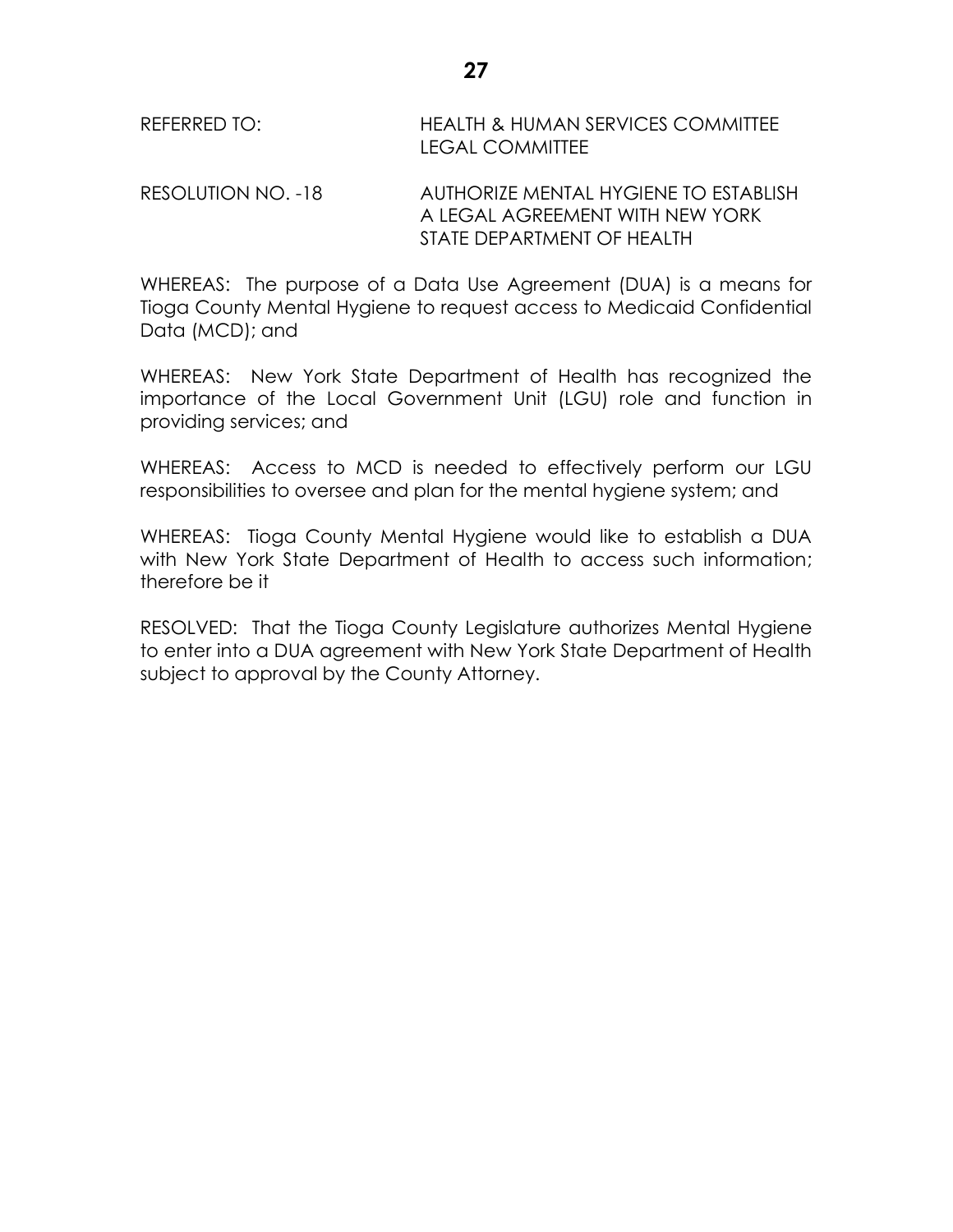REFERRED TO: HEALTH & HUMAN SERVICES COMMITTEE

RESOLUTION NO. -18 CALLING ON THE OFFICE OF ALCOHOLISM AND SUBSTANCE ABUSE SERVICES AND THE GOVERNOR OF THE STATE OF NEW YORK TO PROVIDE STATE FUNDING TO SUPPORT THE TREATMENT AND TRANSITION SERVICES TO INDIVIDUALS WITH SUBSTANCE USE DISORDERS (SUD) WHO ARE INCARCERATED IN COUNTY JAILS,

WHEREAS: New York State is engaged in a significant effort to address the rising rate of substance use disorders, including the epidemic of opioid and heroin addiction and the increasing number of deaths due to overdose; and

WHEREAS: The State is taking aggressive steps to address the heroin/opioid epidemic, including the rapid expansion of communitybased treatment and support services to create a continuum of care to support the individual and family in their recovery; and

WHEREAS: There remains a significant gap in the treatment and support continuum care being developed by the state and that is the local jail; and

WHEREAS: Individuals who suffer from SUD's frequently come into contact with the criminal justice system; and

WHEREAS: The link between offending and SUDs is well established, bringing significant numbers of individuals suffering from addiction into NYS jails. Alcohol and drugs are implicated in roughly eighty (80) percent of offenses, including domestic violence, DWIs, property offenses, drug offenses, and public-order offenses; and

WHEREAS: According to a report conducted by Policy Research Associates on behalf of the NYS Conference of Local Mental Hygiene Directors, County Sheriff's indicated that of the individuals detained in their jail on drug-related charges, sixty-eight (68) percent had been in their jail before; and

WHEREAS: Jail incarceration provides a unique opportunity to offer treatment supports during periods when people are clean and sober; and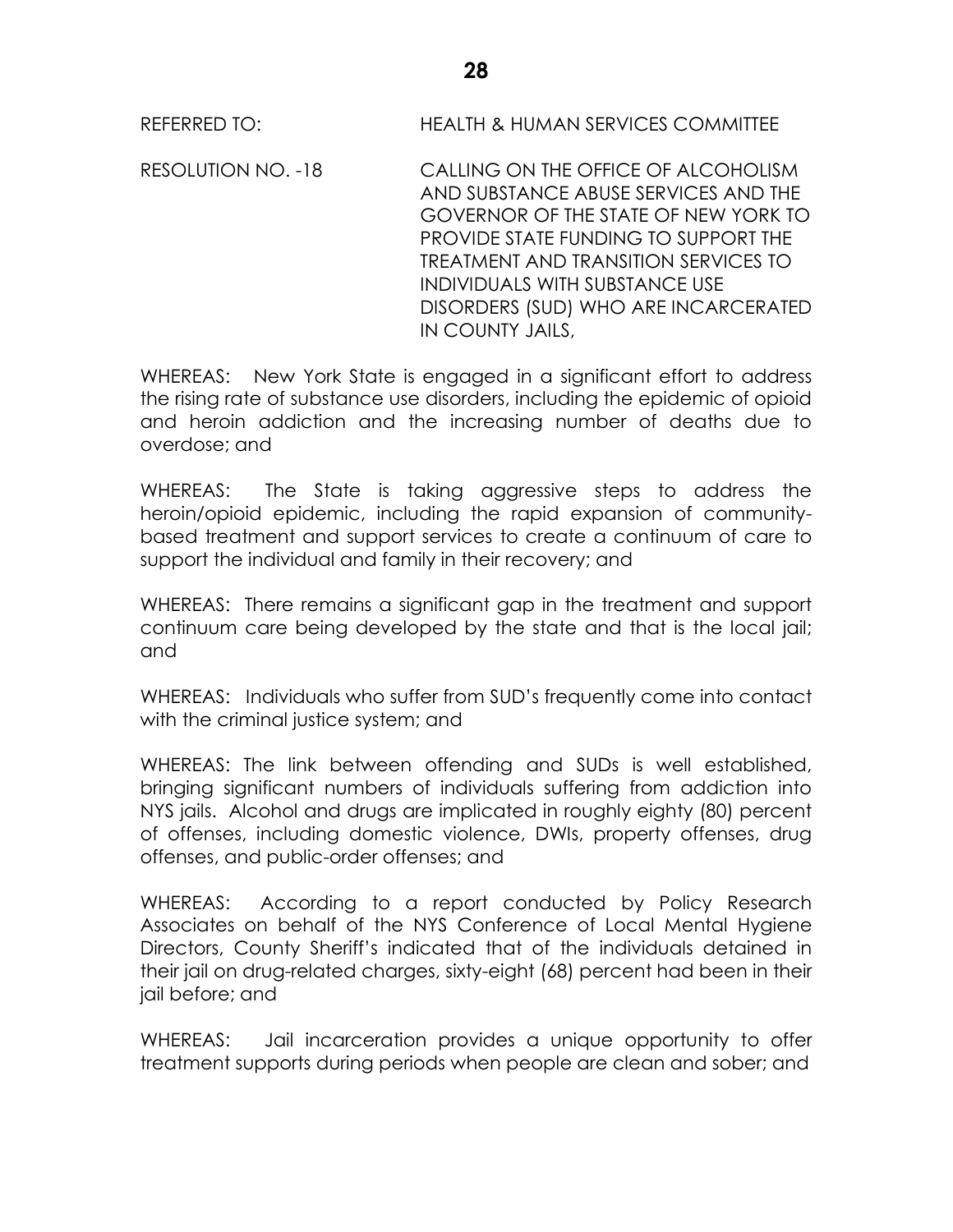WHEREAS: In NYS, the counties bear the overwhelming portion of the financial burden for supporting SUD services in jails, and it is an everincreasing burden with substantial unmet need; and

WHEREAS: Fifty-one (51) percent of jails have no funding for substance use disorder treatment services despite strong evidence that these services reduce crime, save money, and save lives and fifty-three (53) percent of jails do not have the capacity to directly transition addicted inmates to community treatment programs upon re-entry; and

WHEREAS: A New England Journal of Medicine study found that in the first two weeks after release, former inmates with an opioid use disorder were 12.7 times more likely than other individuals to die of an overdose; and

WHEREAS: A comprehensive re-entry and transition plan is critically important to minimizing the possibility of drug use, overdose and recidivism and for those jails that do have some treatment services, those services are far outpaced by the escalating need for them; and

WHEREAS: The benefits of providing effective SUD services in the jail setting have proven significant where they occur. A handful of localities in New York State have supported a level of service through local funding and are reaping significant benefits; and

WHEREAS: Albany County the jail-based Sheriff's Heroin Addiction Recovery Program (SHARP) has seen The Albany County Sheriff's Heroin Addiction Recovery Program (SHARP) provides SUD treatment during incarceration and support services after release. The program has resulted in a 28% reduction in the recidivism rate; and

WHEREAS: New York State's own cost-benefit analysis of providing jailbased SUD treatment determined that taxpayers could realize a savings over time of \$2,170 per participant through reductions in recidivism costs which include local and state incarceration costs, community supervision costs, court and prosecutions costs and police/field law enforcement costs; and

WHEREAS: The same New York State analysis determined that SUD treatment in the jails would save \$676 per participant in costs incurred by victims which include medical expenses, mental health care, damage to personal property and lost earnings due to harm or injury; and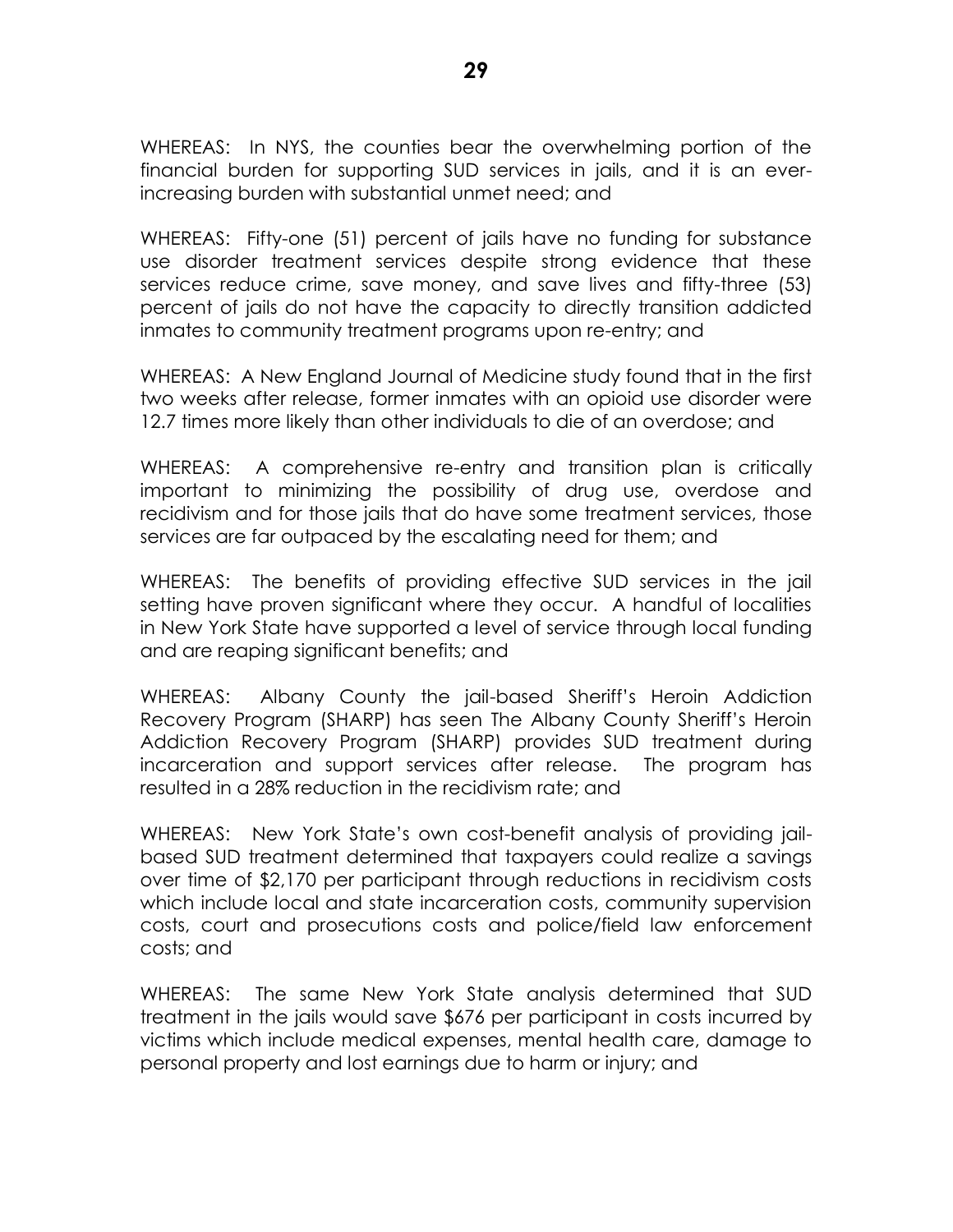WHEREAS: A dedicated State funding stream to counties is desperately needed to provide SUD treatment services in the jails, including screening and assessment at entry, education and counseling services, peer support, medication assisted treatment and discharge planning to continue treatment post-incarceration; and

WHEREAS: Counties are requesting funding of \$12.8 million annually to the LGUs to address the existing gap in the SUD treatment continuum and support efforts to reduce the human cost of the heroin/opioid epidemic on New Yorkers, and reduce recidivism and victimization; now therefore be it

RESOLVED: That Tioga County calls on the Governor and the Office of Alcoholism and Substance Abuse Services to help combat the heroin and opioid epidemic save lives and reduce the rate of recidivism, by providing state funding for the treatment and transition of incarcerated individuals with substance use disorders in our county jails.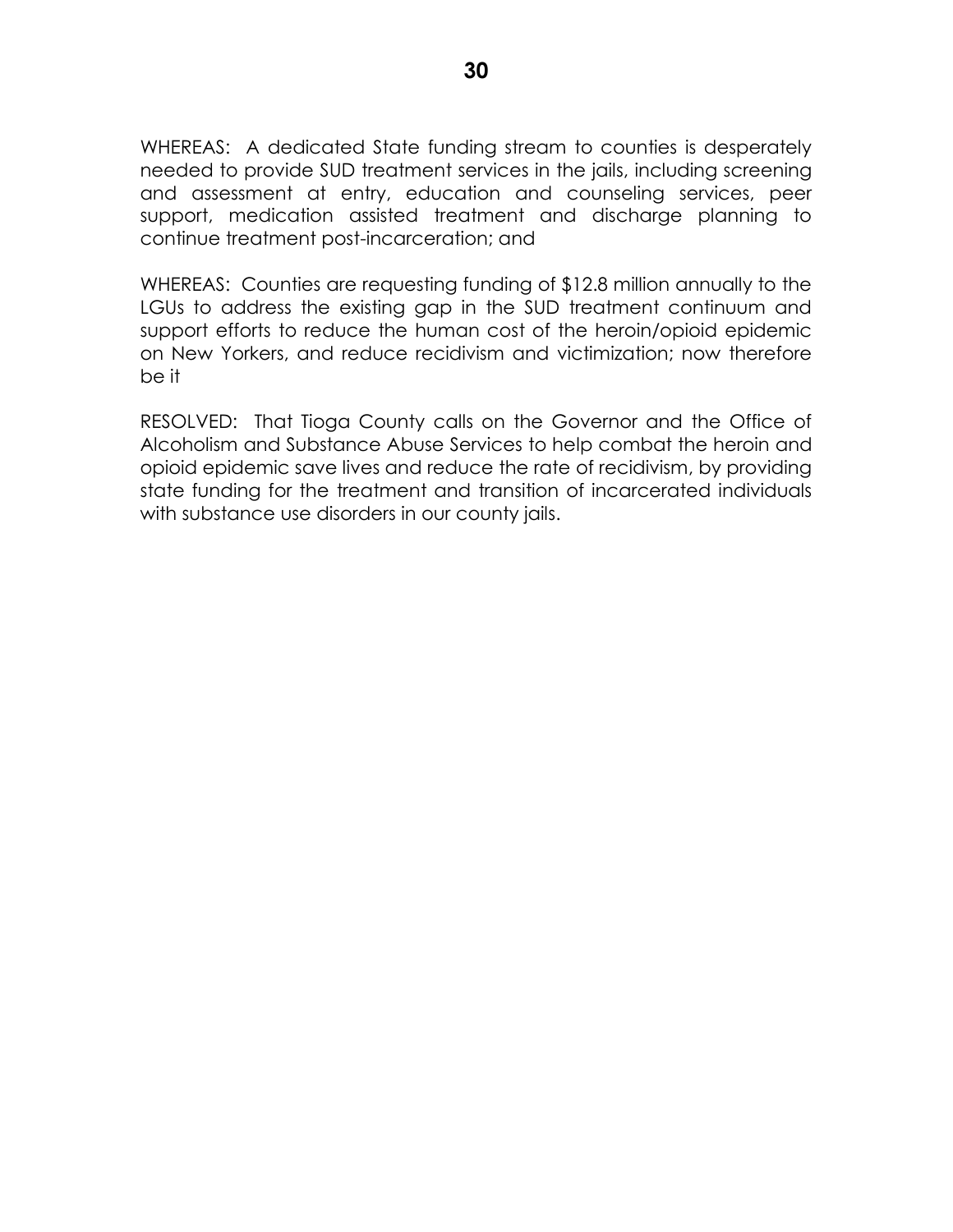#### REFERRED TO: PERSONNEL COMMITTEE

#### RESOLUTION NO. -18 DEFERRED COMPENSATION EXTENSION AGREEMENT

WHEREAS: Tioga County currently use the services of Nationwide Retirement Solutions to administer the deferred compensation program, 457 plan, available to all employees; and

WHEREAS: The contract with Nationwide Retirement Solutions expires on March 8, 2018; and

WHEREAS: The County has the option of renewing the contract for 2 one year periods; and

WHEREAS: All terms and provisions of the original contract will remain in full force and effect; therefore be it

RESOLVED: That the Tioga County Legislature authorizes the Legislative Chair to execute the necessary documents, subject to review by the County Attorney, to extend the services of Nationwide Retirement Solutions as our deferred compensation administrator for the period of March 8, 2018 through March 8, 2019.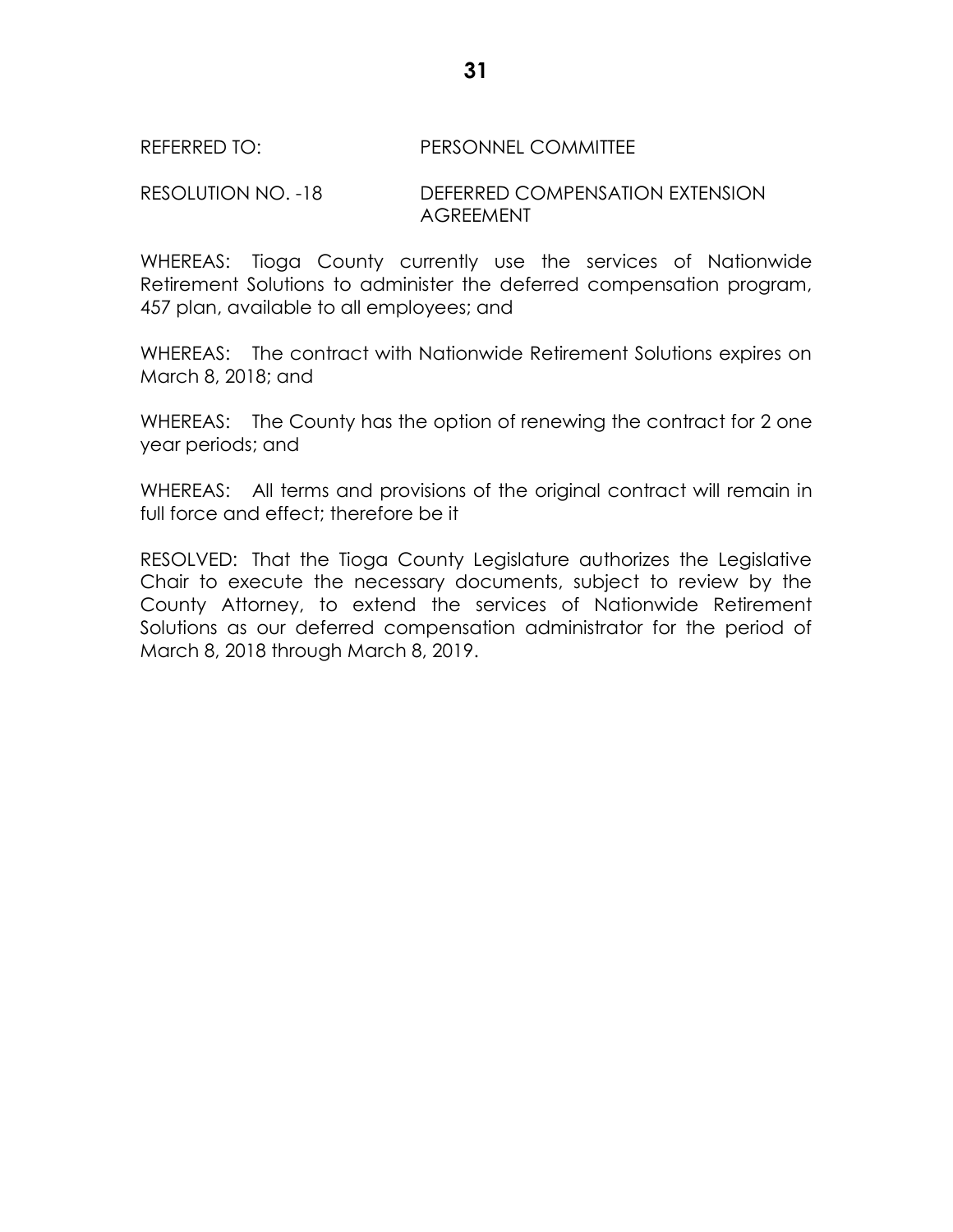REFERRED TO: HEALTH & HUMAN SERVICES COMMITTEE PERSONNEL COMMITTEE

RESOLUTION NO. -18 ABOLISH POSITIONS PUBLIC HEALTH

WHEREAS: Legislative approval is required for the abolishment of any position within Tioga County; and

WHEREAS: The Public Health Director has determined that the level of services performed by the Nurse Practitioner staff is no longer needed; therefore be it

RESOLVED: That two (2) part-time Nurse Practitioner positions (\$27.11 per hour) within the Public Health Department be abolished effective February 14, 2018; and be it further

RESOLVED: That due to the title's competitive classification under civil service, the two employees impacted by the lay-off shall be placed on a preferred eligible list; and be it further

RESOLVED: That the Public Health Department's authorized part-time headcount for 2018 shall be reduced from 9 to 7.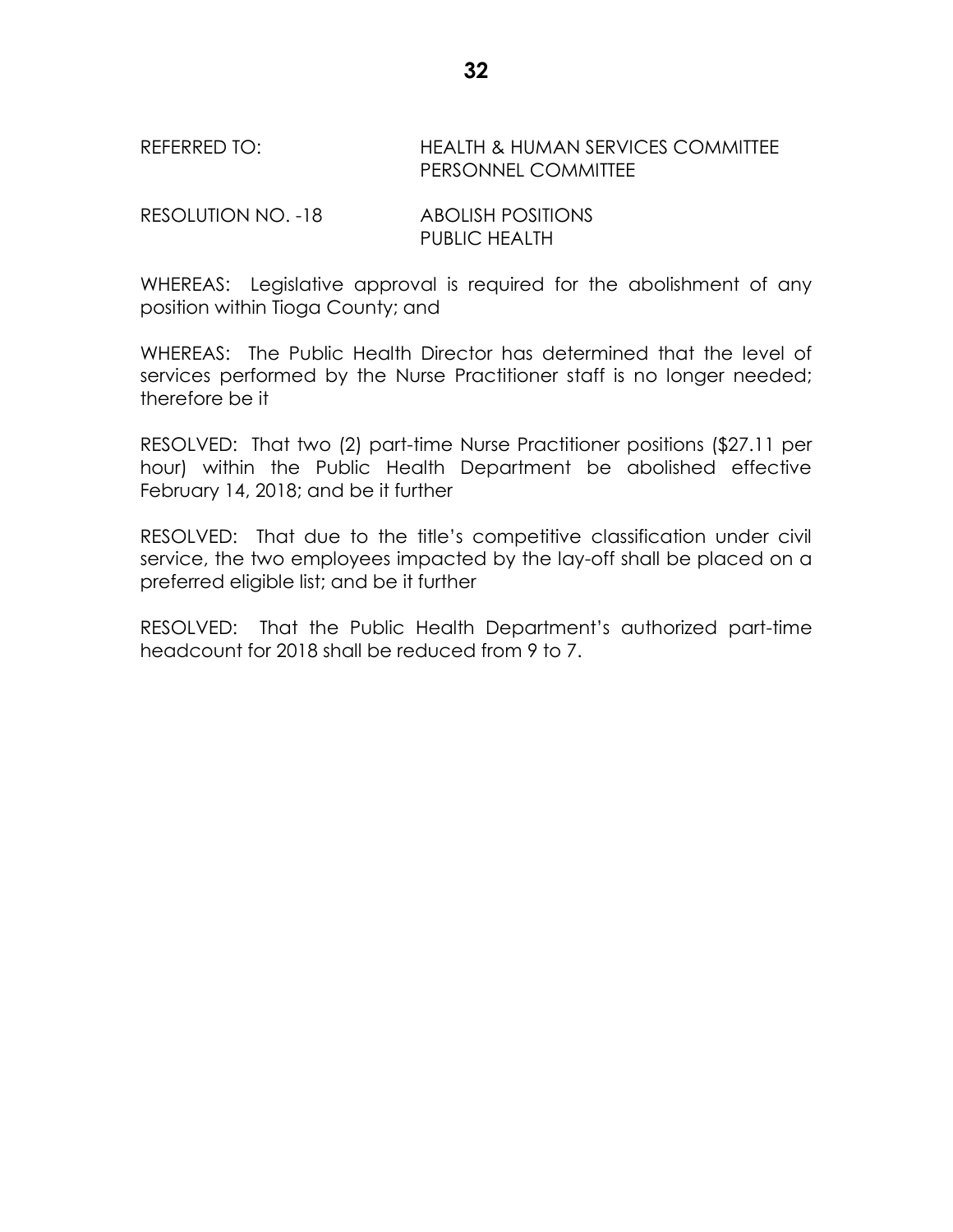| REFERRED TO:       | <b>PUBLIC SAFETY COMMITTEE</b><br>PERSONNEL COMMITTEE                                   |
|--------------------|-----------------------------------------------------------------------------------------|
| RESOLUTION NO. -18 | SALARY ADJUSTMENT FOR NEW FULL-TIME<br><b>DEPUTY SHERIFF</b><br><b>SHERIFF'S OFFICE</b> |

WHEREAS: Tioga County Resolution 211-99 requires legislative approval for any appointments made above an established base salary amount; and

WHEREAS: On February 17, 2018, the Sheriff intends to fill a vacant, budgeted full-time Deputy Sheriff position with Brenda Kemp-Yaeger, who is both eligible for and willing to accept appointment from a duly certified civil service list; and

WHEREAS: Mrs. Kemp-Yaeger has been employed with the Tioga County Sheriff's Office as a full-time Correction Officer since January 2007; and

WHEREAS: The Sheriff received approval from the TCLEA to hire a new, full-time Deputy Sheriff with several years of related law enforcement experience at the 2018, 1 Year Rate or \$51,852; therefore be it

RESOLVED: That the Tioga County Legislature hereby authorizes the base salary for Brenda Kemp-Yaeger be set at \$51,852 effective February 17, 2018; and be it further

RESOLVED: That Mrs. Kemp-Yaeger shall be credited with 11 years of service for longevity pay according to the provisions of the TCLEA contract.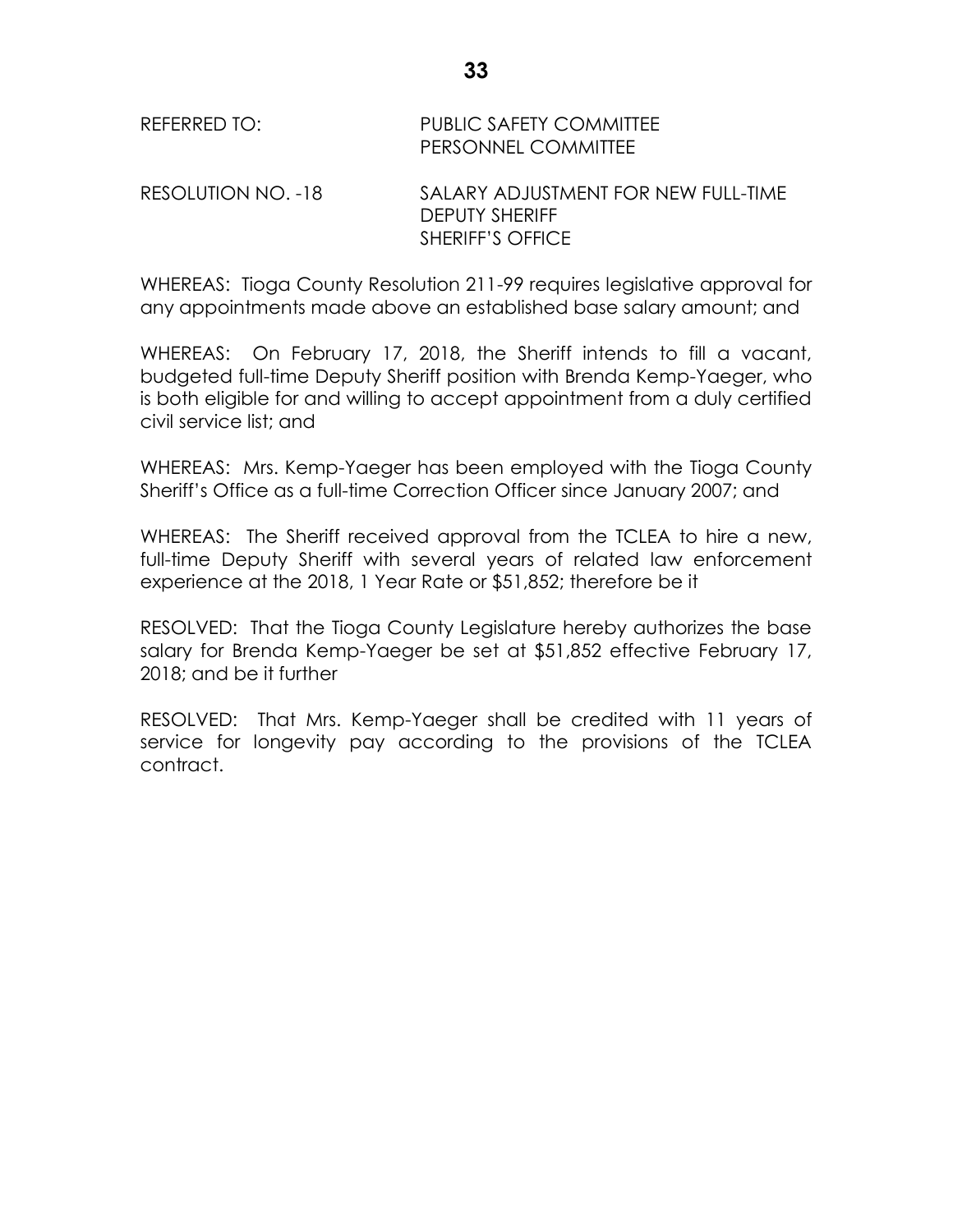| RFFFRRFD TO:       | <b>PUBLIC WORKS COMMITTEE</b><br>PERSONNEL COMMITTEE             |  |  |
|--------------------|------------------------------------------------------------------|--|--|
| RESOLUTION NO. -18 | ABOLISH AND CREATE CLASSIFICATIONS<br>DEPARTMENT OF PUBLIC WORKS |  |  |

WHEREAS: Legislative approval is required to abolish and create any job title within Tioga County; and

WHEREAS: After conducting a review of the Materials Recovery Manager classification (Non-union salary) within Department of Public Works, the Personnel Officer has determined a need to retitle and amend said classification in order to more accurately reflect the nature of the work performed; therefore be it

RESOLVED: That for the purpose of retitling and amending a classification, the Tioga County Legislature authorizes the abolishment of the Materials Recovery Manager and authorizes the creation of Sustainability Manager within the same Non-union salary range as Materials Recovery Manager effective February 14, 2018; and be it further

RESOLVED: That the current incumbent, Ellen Pratt, shall retain her permanent competitive class status by being appointed from the appropriate civil service eligible list for Sustainability Manager.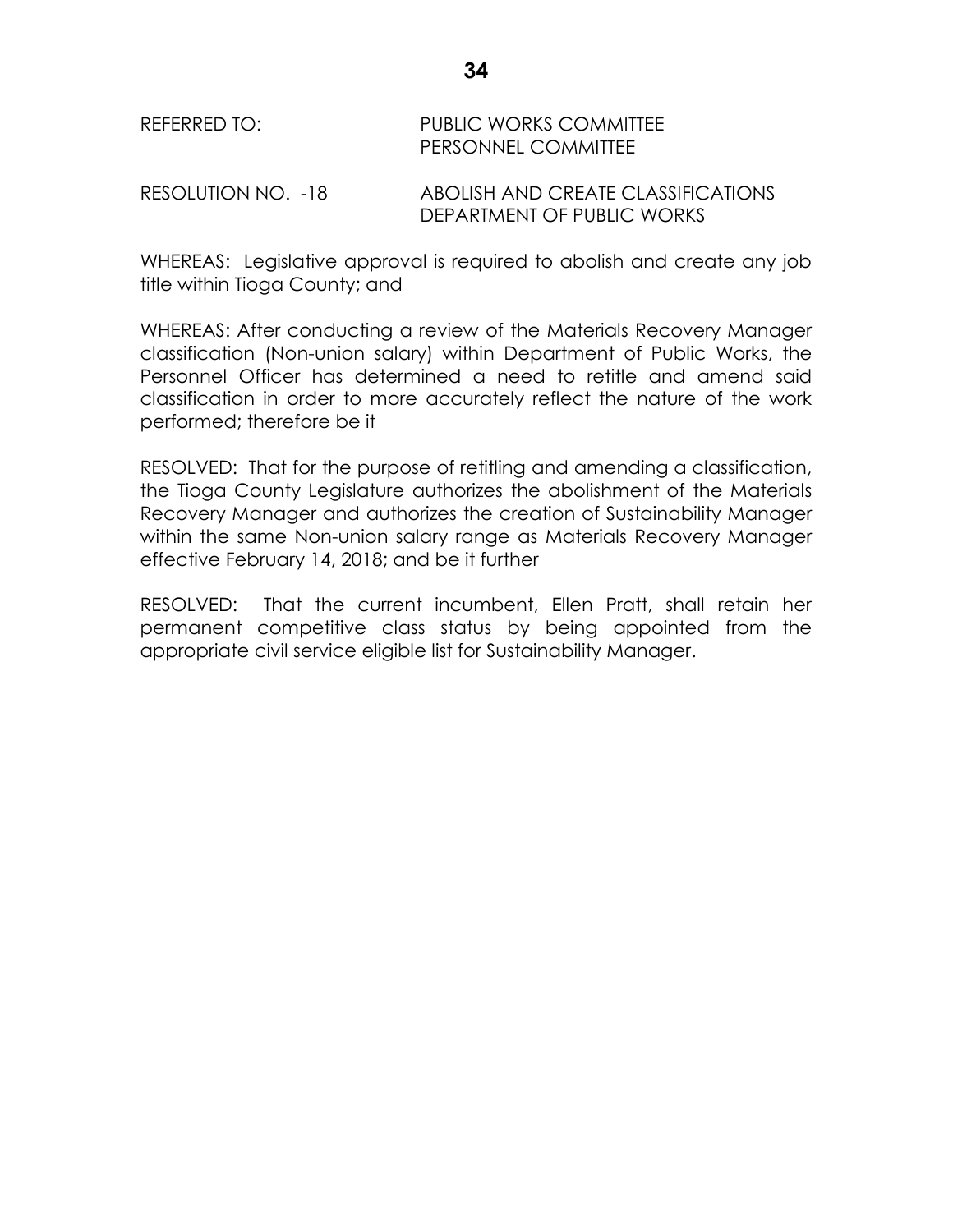| REFERRED TO: | <b>PERSONNEL COMMITTEE</b> |
|--------------|----------------------------|
|              | LEGISLATIVE WORKSESSION    |
|              |                            |

RESOLUTION NO. -18 STANDARD WORK DAY AND REPORTING RESOLUTION

WHEREAS: The New York State Retirement System created new reporting regulations in 2009 that require establishment of terms and work hours for elected and appointed officials and a resolution stating such at the onset of each term; and

WHEREAS: If an employee's work load substantially increases or decreases at any time during their term/appointment, the employee should complete a new three month record of activities; therefore be it

RESOLVED: That the County of Tioga hereby establishes the following as standard work days for elected and appointed officials, and will report the following days worked to the New York State and Local Employees' Retirement System based on the record of activities maintained and submitted by the following officials to the Clerk of this body;

| <b>Title</b>               | <b>Name</b> | <b>Standard</b><br><b>Work Day</b><br>(Hrs/day) | <b>Term</b><br><b>Begins/Ends</b> | <b>Participates</b><br>in<br><b>Employer's</b><br>Time<br>Keeping<br>System<br>(Y/N) | Days/Month<br>(based on<br>Record of<br><b>Activities)</b> |
|----------------------------|-------------|-------------------------------------------------|-----------------------------------|--------------------------------------------------------------------------------------|------------------------------------------------------------|
| <b>Elected Officials</b>   |             |                                                 |                                   |                                                                                      |                                                            |
|                            | Martha      |                                                 | $1/1/16$ -                        |                                                                                      |                                                            |
| Legislator                 | Sauerbrey   | 6                                               | 12/31/18                          | N                                                                                    | 25.20                                                      |
| <b>Appointed Officials</b> |             |                                                 |                                   |                                                                                      |                                                            |
| Youth Bureau               | Maureen     |                                                 | $1/1/16$ -                        |                                                                                      |                                                            |
| <b>Director</b>            | Hawley      | 7                                               | 12/31/18                          | N                                                                                    | 6.10                                                       |

I, Maureen L. Dougherty, Secretary/Clerk of the governing board of the County of Tioga, of the State of New York, do hereby certify that I have compared the foregoing with the original resolution passed by such board at a legally convened meeting held on the thirteenth day of February, 2018 on file as part of the minutes of such meeting, and that same is a true copy thereof and the whole of such original.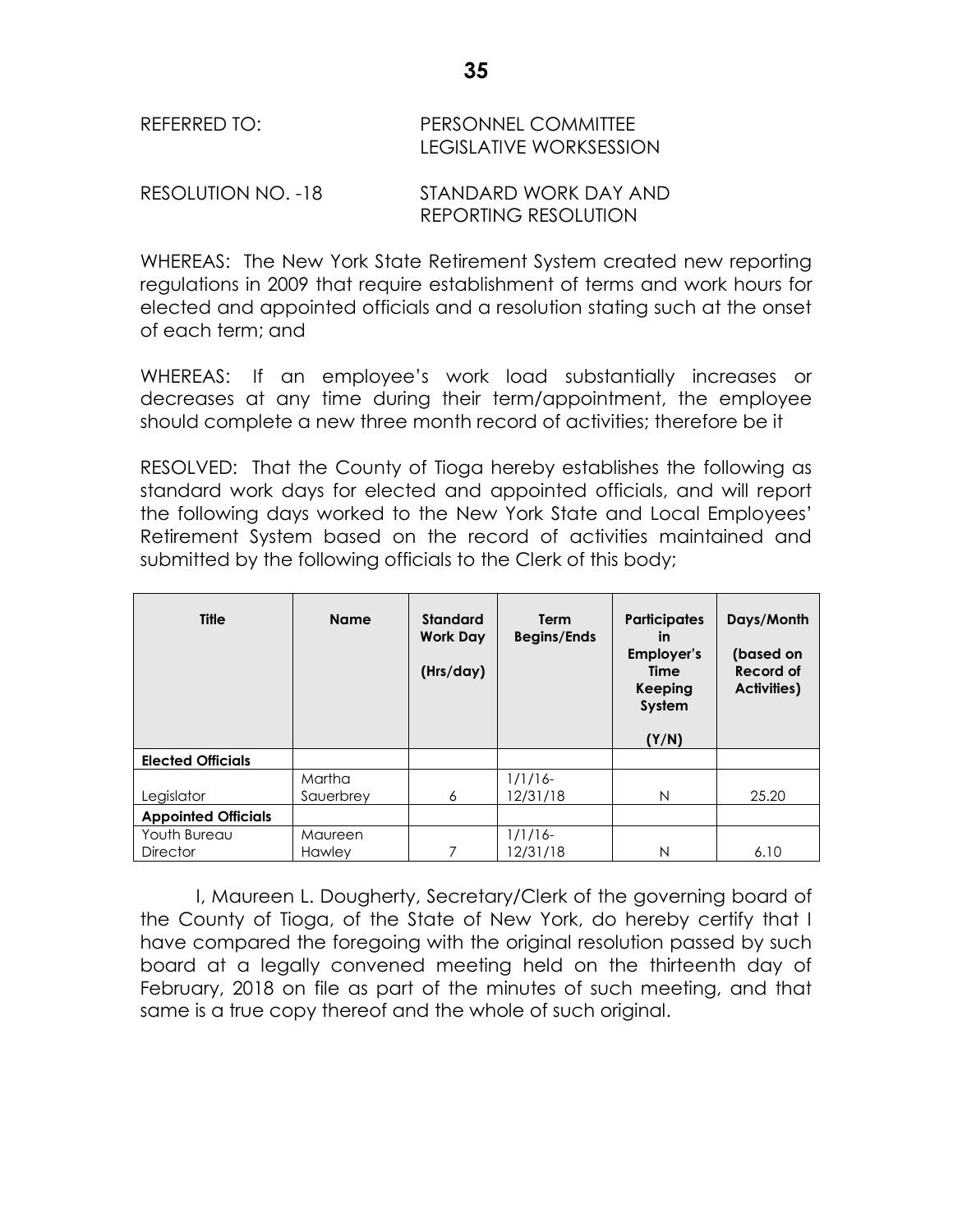IN WITNESS WHEREOF, I have hereunto set my hand and the seal of the Tioga County Legislature on this thirteenth day of February, 2018.

Tioga County Legislative Clerk

\_\_\_\_\_\_\_\_\_\_\_\_\_\_\_\_\_\_\_\_\_\_\_\_\_\_\_\_\_\_\_\_\_

Affidavit of Posting: I, Maureen L. Dougherty, being duly sworn, depose and say that the posting of the resolution began on February 13, 2018 and continued for at least 30 days. That the resolution was available to the public on the

□ Employer's website at [www.tiogacountyny.com](http://www.tiogacountyny.com/)

□ Official sign board at Tioga County Legislative Office.

□ Main Entrance Clerk's Office at \_\_\_\_\_\_\_\_\_\_\_\_\_\_\_\_\_\_\_\_\_